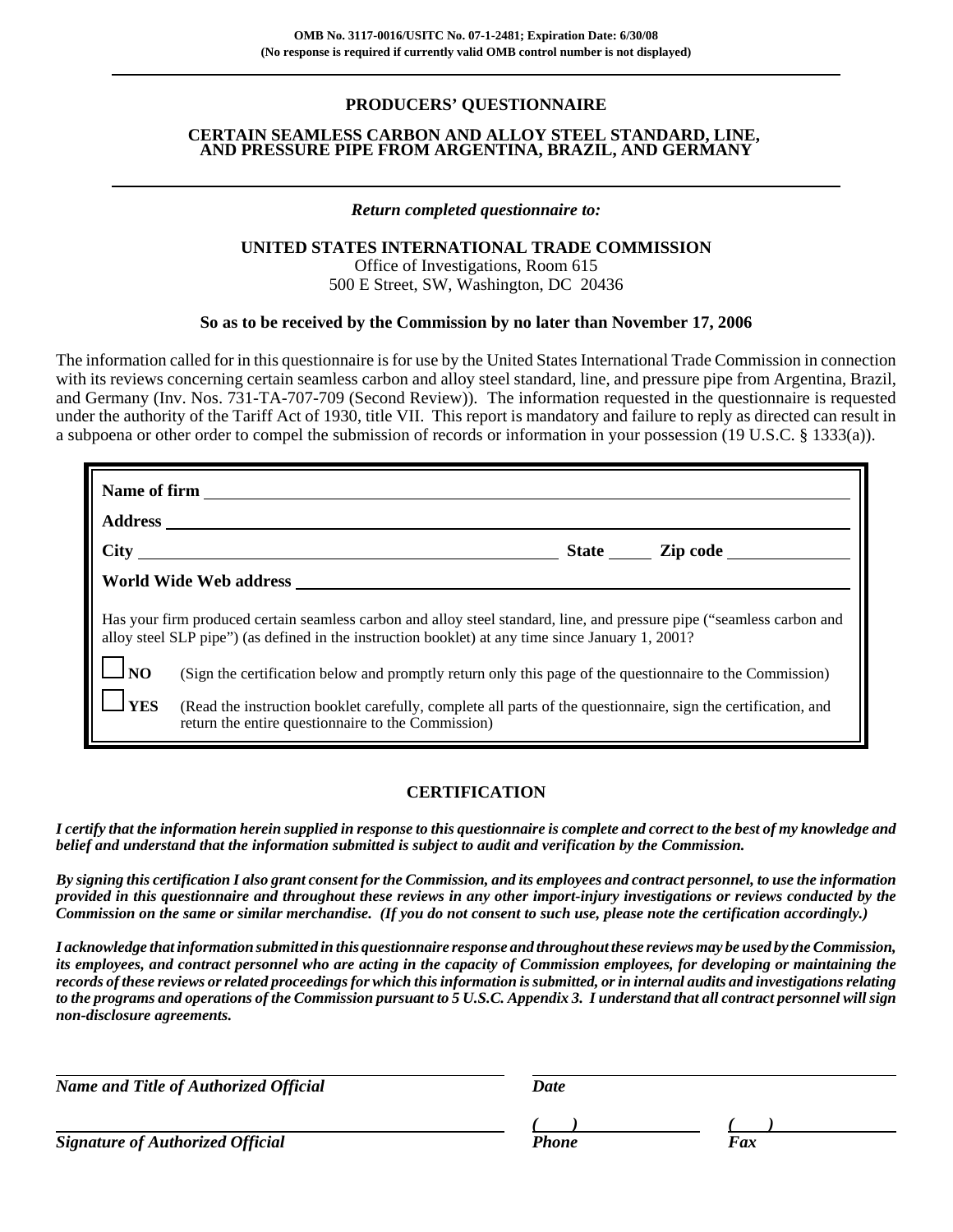# **PART I.--GENERAL QUESTIONS**

The questions in this questionnaire have been reviewed with market participants to ensure that issues of concern are adequately addressed and that data requests are sufficient, meaningful, and as limited as possible. Public reporting burden for this questionnaire is estimated to average 40 hours per response, including the time for reviewing instructions, searching existing data sources, gathering the data needed, and completing and reviewing the questionnaire. Send comments regarding the accuracy of this burden estimate or any other aspect of this collection of information, including suggestions for reducing the burden, to the Office of Investigations, U.S. International Trade Commission, 500 E Street, SW, Washington, DC 20436.

I-1a. Please report below the actual number of hours required and the cost to your firm of preparing the reply to this questionnaire and completing the form.

hours dollars

- I-1b. We are interested in any comments you may have for improving this questionnaire in general or the clarity of specific questions. Please attach such comments to your response or send them to the above address.
- I-2. Provide the name and address of establishment(s) covered by this questionnaire (see pages 3-4 of the instruction booklet for reporting guidelines). If your firm is publicly traded, please specify the stock exchange and trading symbol.
- I-3. Do you support or oppose continuation of the antidumping duty orders currently in place for seamless carbon and alloy steel SLP pipe from the Argentina, Brazil, or Germany?

|        | Argentina:                                                  |                                      | $\Box$ Support $\Box$ Oppose $\Box$ Take no position |
|--------|-------------------------------------------------------------|--------------------------------------|------------------------------------------------------|
|        | Brazil:                                                     |                                      | $\Box$ Support $\Box$ Oppose $\Box$ Take no position |
|        | Germany:                                                    |                                      | $\Box$ Support $\Box$ Oppose $\Box$ Take no position |
| $I-4.$ | Is your firm owned, in whole or in part, by any other firm? |                                      |                                                      |
|        | N <sub>o</sub>                                              | Yes--List the following information. |                                                      |
|        | Firm name                                                   | Address                              | Extent of<br>ownership                               |
|        |                                                             |                                      |                                                      |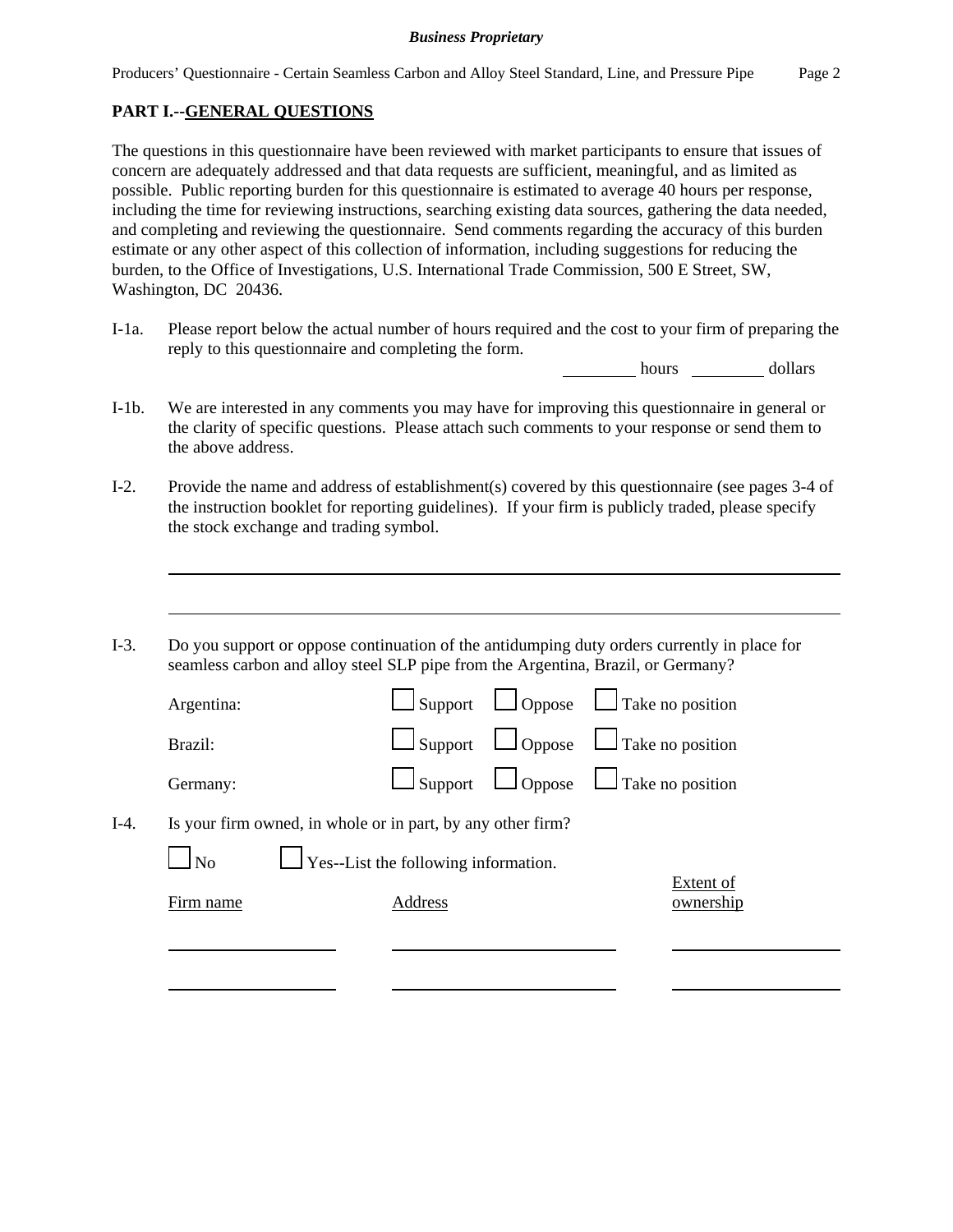# **PART I.--GENERAL QUESTIONS--***Continued*

|                   | $\Box$ Yes--List the following information.                                                                                                                                                                                                                                                                                                                                                 |                    |
|-------------------|---------------------------------------------------------------------------------------------------------------------------------------------------------------------------------------------------------------------------------------------------------------------------------------------------------------------------------------------------------------------------------------------|--------------------|
| Firm name         | <b>Address</b>                                                                                                                                                                                                                                                                                                                                                                              | <b>Affiliation</b> |
|                   |                                                                                                                                                                                                                                                                                                                                                                                             |                    |
| States?           | Does your firm have any related firms, either domestic or foreign, which are engaged in<br>importing seamless carbon and alloy steel SLP pipe from countries other than the Argentina,<br>Brazil, or Germany into the United States or which are engaged in exporting seamless carbon and<br>alloy steel SLP pipe from countries other than the Argentina, Brazil, or Germany to the United |                    |
| $\ln$             | $\Box$ Yes--List the following information.                                                                                                                                                                                                                                                                                                                                                 |                    |
| Country/firm name | <b>Address</b>                                                                                                                                                                                                                                                                                                                                                                              | <b>Affiliation</b> |
| $\ln$             | Does your firm have any related firms, either domestic or foreign, which are engaged in the<br>production of seamless carbon and alloy steel SLP pipe?<br>$\Box$ Yes--List the following information.                                                                                                                                                                                       |                    |
| Firm name         | <b>Address</b>                                                                                                                                                                                                                                                                                                                                                                              | <b>Affiliation</b> |
|                   |                                                                                                                                                                                                                                                                                                                                                                                             |                    |
| pipe?             | In Parts II and IV of this questionnaire we request a copy of your company's business plan. Does<br>your company or any related firm have a business plan or any internal documents that describe,<br>discuss, or analyze expected future market conditions for seamless carbon and alloy steel SLP                                                                                         |                    |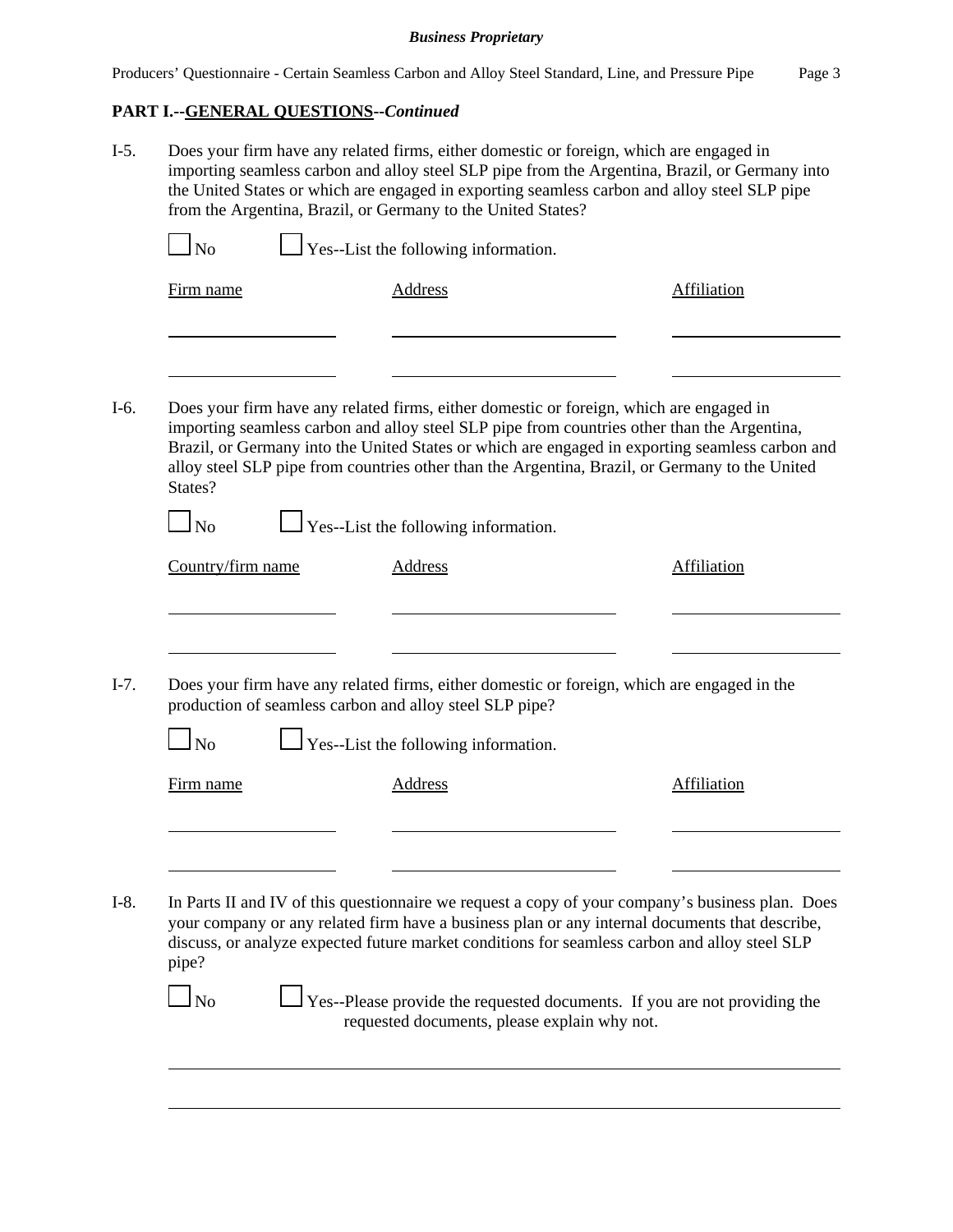Producers' Questionnaire - Certain Seamless Carbon and Alloy Steel Standard, Line, and Pressure Pipe Page 4

# **PART II.--TRADE AND RELATED INFORMATION**

Further information on this part of the questionnaire can be obtained from Joanna Lo (202-205-1888; joanna.lo@usitc.gov). **Supply all data requested on a calendar-year basis.**

II-1. Who should be contacted regarding the requested trade and related information?

Company contact: Name and title Phone No. **E**-mail address II-2. Has your firm experienced any plant openings, relocations, expansions, acquisitions, consolidations, closures, or prolonged shutdowns because of strikes or equipment failure; curtailment of production because of shortages of materials; or any other change in the character of your operations or organization relating to the production of seamless carbon and alloy steel SLP pipe since 2001?  $\Box$  No  $\Box$  Yes--Supply details as to the time, nature, and significance of such changes. II-3. Does your firm anticipate any changes in the character of your operations or organization (as noted above) relating to the production of seamless carbon and alloy steel SLP pipe in the future?  $\Box$  No  $\Box$  Yes--Supply details as to the time, nature, and significance of such changes and provide underlying assumptions, along with relevant portions of business plans or other supporting documentation, that address this issue. Include in your response a specific projection of your firm's capacity to produce seamless carbon and alloy steel SLP pipe (in short tons) for 2006 and 2007. II-4. Would your firm anticipate any changes in the character of your operations or organization (as noted above) relating to the production of seamless carbon and alloy steel SLP pipe in the future if the antidumping duty orders on seamless carbon and alloy steel SLP pipe from the Argentina, Brazil, or Germany were to be revoked?  $\Box$  No  $\Box$  Yes--Supply details as to the time, nature, and significance of such changes and provide underlying assumptions, along with relevant portions of business plans or other supporting documentation, that address this issue.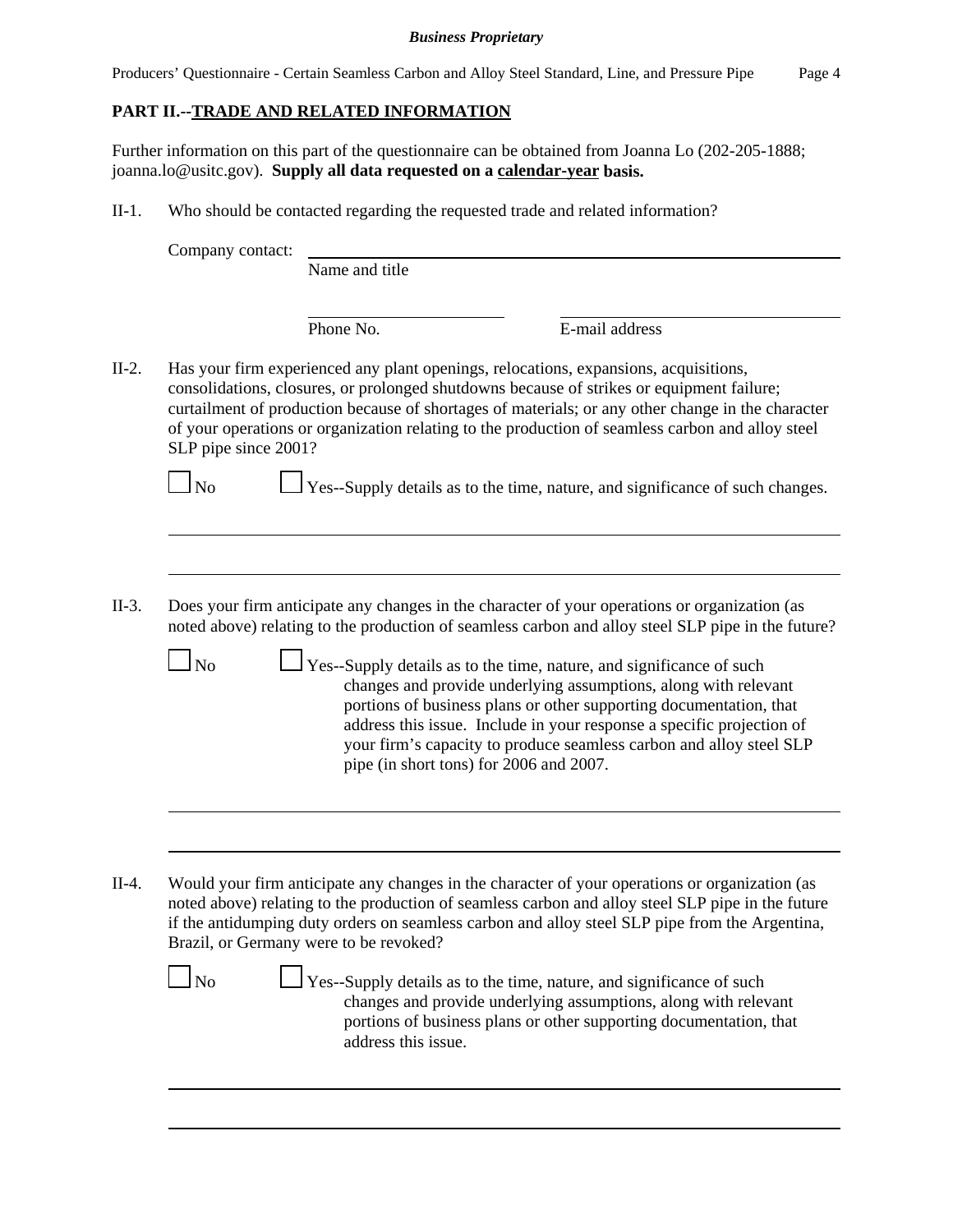# **PART II.--TRADE AND RELATED INFORMATION--***Continued*

II-5. Has your firm since 2001 produced, or does your firm anticipate producing in the future, other products on the same equipment and machinery used in the production of seamless carbon and alloy steel SLP pipe and/or using the same production and related workers employed to produce seamless carbon and alloy steel SLP pipe?

 $\Box$  No  $\Box$  Yes--List the following information and report your firm's combined production capacity and production of these products and seamless carbon and alloy steel SLP pipe in the periods indicated.

| Seamless product                                                    | Period | Basis for allocation of<br>capacity and<br>employment data<br>(indicate if different) |
|---------------------------------------------------------------------|--------|---------------------------------------------------------------------------------------|
| 4.5 inches or less OD                                               |        |                                                                                       |
| Glass-lined pressure pipe                                           |        |                                                                                       |
| Other (e,g, stainless) SLP pipe                                     |        |                                                                                       |
| Oil country tubular goods                                           |        |                                                                                       |
| Boiler tubing                                                       |        |                                                                                       |
| Mechanical tubing                                                   |        |                                                                                       |
| Tubing suitable for manufacturing<br>ball and other roller bearings |        |                                                                                       |
|                                                                     |        |                                                                                       |
| Over 4.5 inches OD                                                  |        |                                                                                       |
| SLP pipe                                                            |        |                                                                                       |
| Other                                                               |        |                                                                                       |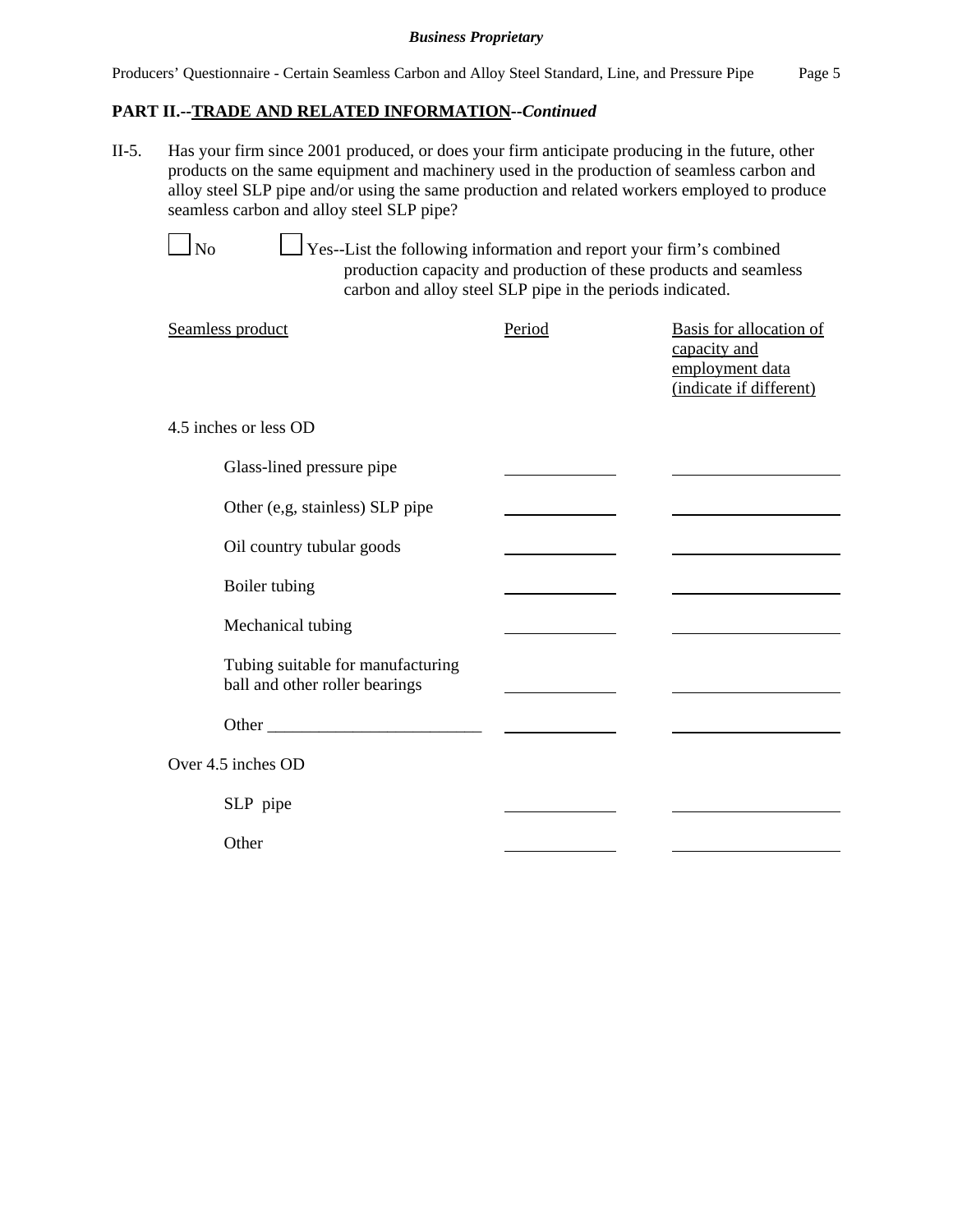# **PART II.--TRADE AND RELATED INFORMATION--***Continued*

II-5.--*Continued.*

| (Quantity in short tons)                                                                                                                                                                 |      |      |      |      |      |            |      |
|------------------------------------------------------------------------------------------------------------------------------------------------------------------------------------------|------|------|------|------|------|------------|------|
| <b>Item</b>                                                                                                                                                                              | 2001 | 2002 | 2003 | 2004 | 2005 | Jan.-Sept. |      |
|                                                                                                                                                                                          |      |      |      |      |      | 2005       | 2006 |
| Average production capacity (all products):                                                                                                                                              |      |      |      |      |      |            |      |
| Production 4.5 inches or less OD:                                                                                                                                                        |      |      |      |      |      |            |      |
| Carbon and alloy SLP pipe                                                                                                                                                                |      |      |      |      |      |            |      |
| Glass-lined pressure                                                                                                                                                                     |      |      |      |      |      |            |      |
| Other (e.g. stainless) SLP pipe                                                                                                                                                          |      |      |      |      |      |            |      |
| Oil country tubular goods                                                                                                                                                                |      |      |      |      |      |            |      |
| Boiler tubing                                                                                                                                                                            |      |      |      |      |      |            |      |
| Mechanical tubing                                                                                                                                                                        |      |      |      |      |      |            |      |
| Tubing suitable for ball or<br>roller bearings                                                                                                                                           |      |      |      |      |      |            |      |
| Other                                                                                                                                                                                    |      |      |      |      |      |            |      |
| Total production 4.5 inches or less OD                                                                                                                                                   |      |      |      |      |      |            |      |
| Production over 4.5 inches OD:                                                                                                                                                           |      |      |      |      |      |            |      |
| SLP pipe                                                                                                                                                                                 |      |      |      |      |      |            |      |
| Other                                                                                                                                                                                    |      |      |      |      |      |            |      |
| Total production over 4.5 in OD                                                                                                                                                          |      |      |      |      |      |            |      |
| <b>Total production</b>                                                                                                                                                                  |      |      |      |      |      |            |      |
| Reconciliation of data.–Please note that the production reported above for carbon and alloy steel SLP pipe 4.5 inches or less in<br>outside diameter should equal data reported in II-8. |      |      |      |      |      |            |      |

II-6. Please describe the constraint(s) that set the limit(s) on your production capacity.

II-7. Is your firm able to switch production between seamless carbon and alloy steel SLP pipe and other products in response to a relative change in the price of seamless carbon and alloy steel SLP pipe vis-a-vis the price of other products, using the same equipment and labor?

 $\Box$  No  $\Box$  Yes--Please identify the other products, the approximate time and cost involved in switching, and the minimum relative price change required for your firm to switch production to or from seamless carbon and alloy steel SLP pipe.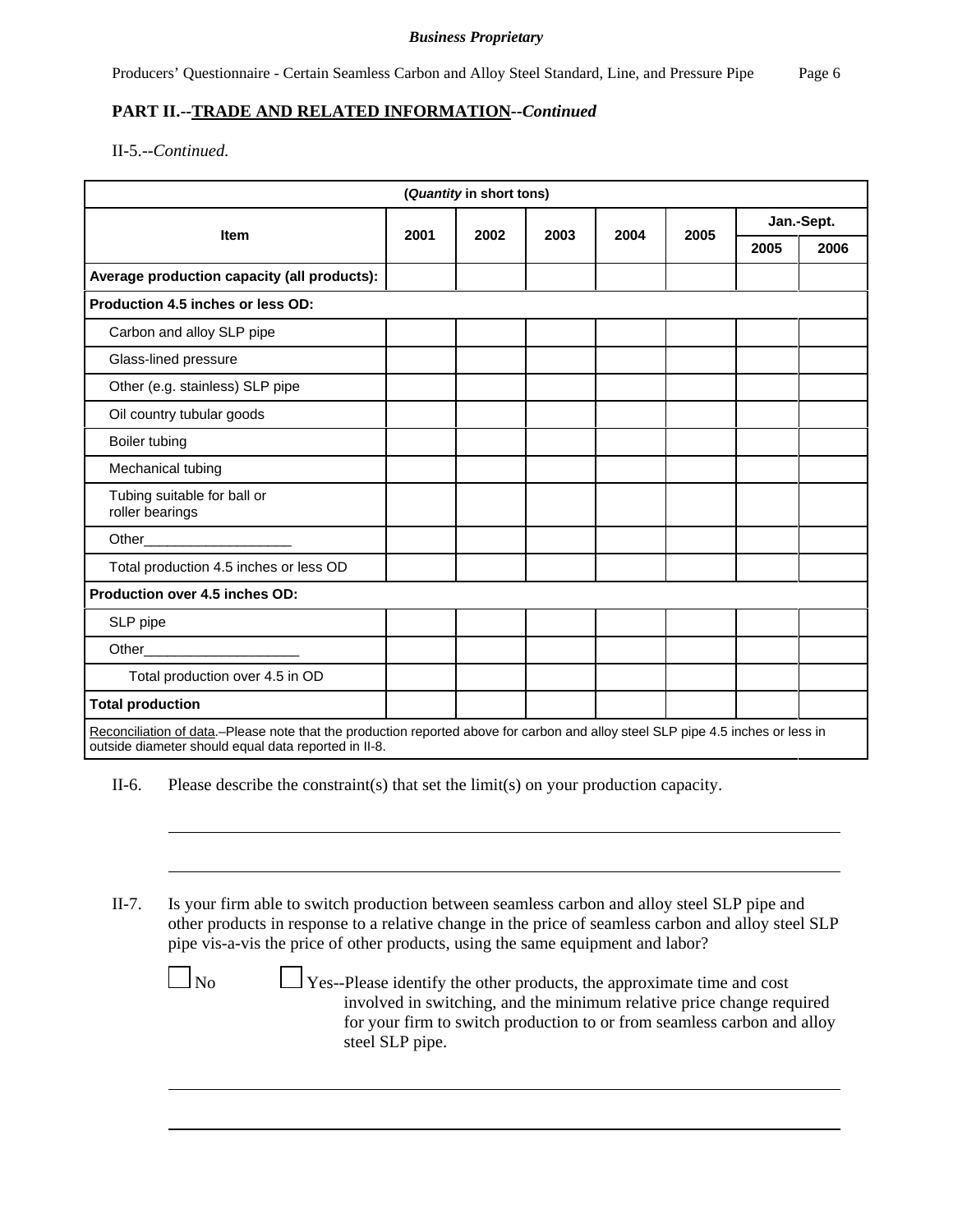## **PART II.--TRADE AND RELATED INFORMATION--***Continued*

II-8. Report your firm's production capacity, production, shipments, inventories, and employment related to the production of certain seamless carbon and alloy steel SLP pipe in your U.S. establishment(s) during the specified periods. (See definitions in the instruction booklet.)

| (Quantity in short tons, value in \$1,000)                                                                                                                                                                                                                                                                                                |  |  |  |  |  |      |           |  |
|-------------------------------------------------------------------------------------------------------------------------------------------------------------------------------------------------------------------------------------------------------------------------------------------------------------------------------------------|--|--|--|--|--|------|-----------|--|
| Jan.-Sept.<br><b>Item</b><br>2001<br>2002<br>2003<br>2004<br>2005                                                                                                                                                                                                                                                                         |  |  |  |  |  |      |           |  |
|                                                                                                                                                                                                                                                                                                                                           |  |  |  |  |  | 2005 | 2006      |  |
| <b>AVERAGE PRODUCTION CAPACITY<sup>1</sup></b> (quantity)                                                                                                                                                                                                                                                                                 |  |  |  |  |  |      |           |  |
| <b>BEGINNING-OF-PERIOD INVENTORIES (quantity)</b>                                                                                                                                                                                                                                                                                         |  |  |  |  |  |      |           |  |
| <b>PRODUCTION</b> (quantity)                                                                                                                                                                                                                                                                                                              |  |  |  |  |  |      |           |  |
| <b>U.S. SHIPMENTS:</b>                                                                                                                                                                                                                                                                                                                    |  |  |  |  |  |      |           |  |
| <b>Commercial shipments:</b>                                                                                                                                                                                                                                                                                                              |  |  |  |  |  |      |           |  |
| Quantity of commercial shipments                                                                                                                                                                                                                                                                                                          |  |  |  |  |  |      |           |  |
| Value of commercial shipments                                                                                                                                                                                                                                                                                                             |  |  |  |  |  |      |           |  |
| Internal consumption:                                                                                                                                                                                                                                                                                                                     |  |  |  |  |  |      |           |  |
| Quantity of internal consumption                                                                                                                                                                                                                                                                                                          |  |  |  |  |  |      |           |  |
| Value <sup>2</sup> of internal consumption                                                                                                                                                                                                                                                                                                |  |  |  |  |  |      |           |  |
| Transfers to related firms:                                                                                                                                                                                                                                                                                                               |  |  |  |  |  |      |           |  |
| Quantity of transfers to related firms                                                                                                                                                                                                                                                                                                    |  |  |  |  |  |      |           |  |
| Value <sup>2</sup> of transfers to related firms                                                                                                                                                                                                                                                                                          |  |  |  |  |  |      |           |  |
| <b>EXPORT SHIPMENTS:3</b>                                                                                                                                                                                                                                                                                                                 |  |  |  |  |  |      |           |  |
| Quantity of export shipments                                                                                                                                                                                                                                                                                                              |  |  |  |  |  |      |           |  |
| Value of export shipments                                                                                                                                                                                                                                                                                                                 |  |  |  |  |  |      |           |  |
| END-OF-PERIOD INVENTORIES <sup>4</sup> (quantity)                                                                                                                                                                                                                                                                                         |  |  |  |  |  |      |           |  |
| <b>U.S. SHIPMENTS TO DISTRIBUTORS (quantity)</b>                                                                                                                                                                                                                                                                                          |  |  |  |  |  |      |           |  |
| <b>U.S. SHIPMENTS TO END USERS (quantity)</b>                                                                                                                                                                                                                                                                                             |  |  |  |  |  |      |           |  |
| <b>AVERAGE NUMBER OF PRWS</b>                                                                                                                                                                                                                                                                                                             |  |  |  |  |  |      |           |  |
| HOURS WORKED BY PRWs (1,000 hours)                                                                                                                                                                                                                                                                                                        |  |  |  |  |  |      |           |  |
| <b>WAGES PAID TO PRWs (value)</b>                                                                                                                                                                                                                                                                                                         |  |  |  |  |  |      |           |  |
| <sup>1</sup> The production capacity (see definitions in instruction booklet) reported is based on operating ____ hours per week,<br>year. Please describe the methodology used to calculate production capacity, and explain any changes in reported capacity (use additional<br>pages as necessary).                                    |  |  |  |  |  |      | weeks per |  |
|                                                                                                                                                                                                                                                                                                                                           |  |  |  |  |  |      |           |  |
| <sup>2</sup> Internal consumption and transfers to related firms must be valued at fair market value. In the event that you use a different basis for<br>valuing these transactions, please specify that basis (e.g., cost, cost plus, etc.) and provide value data using that basis for 2001-2005 and<br>Jan.-Sept. 2005 and 2006 below: |  |  |  |  |  |      |           |  |

| <sup>3</sup> Identify your principal export markets:                                                                                    |  |
|-----------------------------------------------------------------------------------------------------------------------------------------|--|
| 4 Reconciliation of data.--Please note that the quantities reported above should reconcile as follows: beginning-of-period inventories, |  |
| plus production, less total shipments, equals end-of-period inventories. Do the data reported reconcile?                                |  |
| $\Box$ Yes $\Box$ No--Please explain:                                                                                                   |  |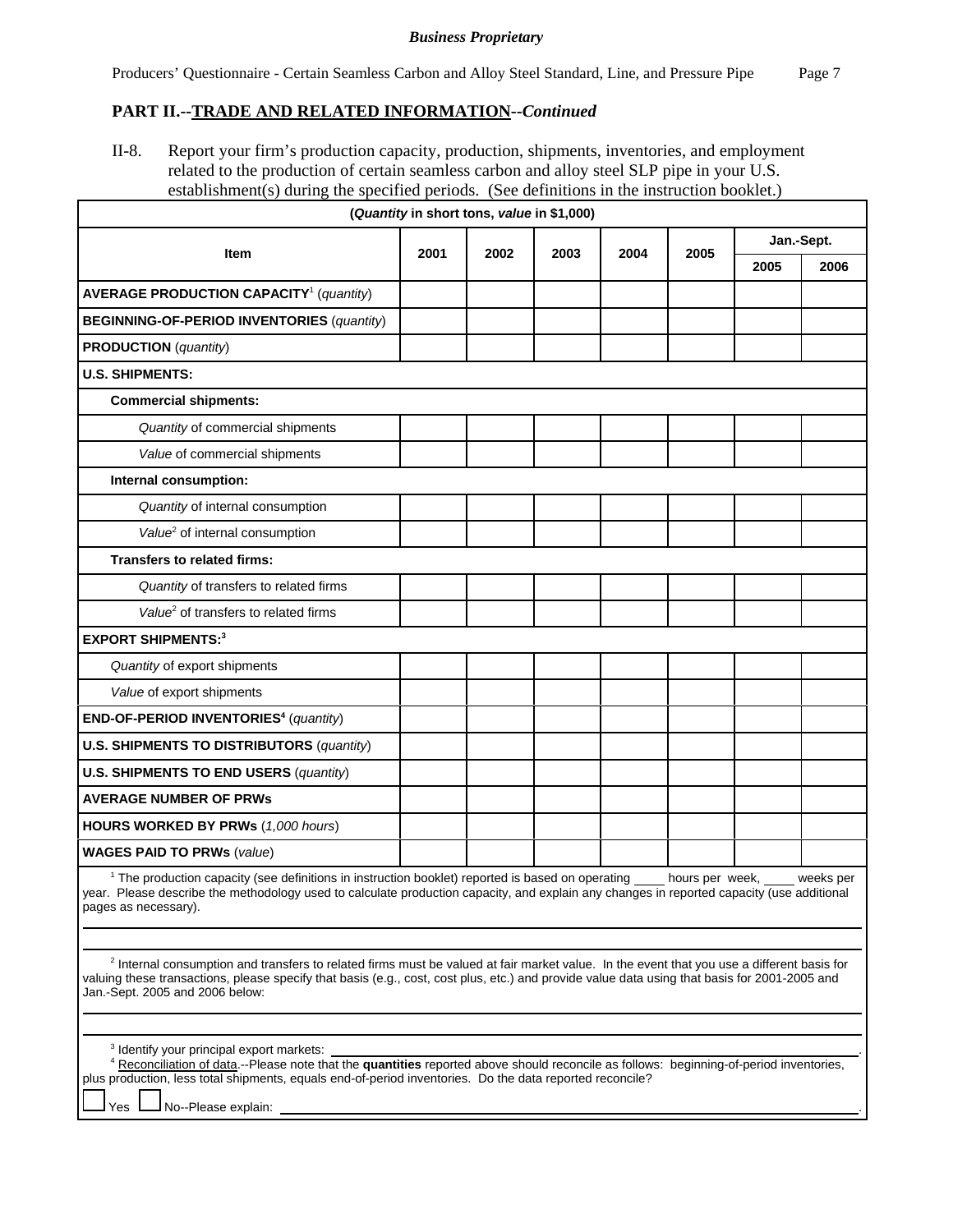# **PART II.--TRADE AND RELATED INFORMATION--***Continued*

| II-9.<br>If you reported transfers to related firms in question II-8, please indicate the nature of the<br>relationship between your firm and the related firms (e.g., joint venture, wholly owned<br>subsidiary), whether the transfers were priced at market value or by a non-market formula,<br>whether your firm retained marketing rights to all transfers, and whether the related firms also<br>processed inputs from sources other than your firm. |                                                                                                                                                                                       |      |      |                                            |      |      |      |            |  |  |
|-------------------------------------------------------------------------------------------------------------------------------------------------------------------------------------------------------------------------------------------------------------------------------------------------------------------------------------------------------------------------------------------------------------------------------------------------------------|---------------------------------------------------------------------------------------------------------------------------------------------------------------------------------------|------|------|--------------------------------------------|------|------|------|------------|--|--|
|                                                                                                                                                                                                                                                                                                                                                                                                                                                             |                                                                                                                                                                                       |      |      |                                            |      |      |      |            |  |  |
| $II-10.$                                                                                                                                                                                                                                                                                                                                                                                                                                                    | Other than direct imports, has your firm otherwise purchased certain seamless carbon and alloy<br>steel SLP pipe since January 1, 2001? (See definitions in the instruction booklet.) |      |      |                                            |      |      |      |            |  |  |
|                                                                                                                                                                                                                                                                                                                                                                                                                                                             | $\Box$ No $\Box$ Yes--Report such purchases below for the specified periods. <sup>1</sup>                                                                                             |      |      |                                            |      |      |      |            |  |  |
|                                                                                                                                                                                                                                                                                                                                                                                                                                                             |                                                                                                                                                                                       |      |      | (Quantity in short tons, value in \$1,000) |      |      |      |            |  |  |
|                                                                                                                                                                                                                                                                                                                                                                                                                                                             | Item                                                                                                                                                                                  | 2001 | 2002 | 2003                                       | 2004 | 2005 |      | Jan.-Sept. |  |  |
|                                                                                                                                                                                                                                                                                                                                                                                                                                                             |                                                                                                                                                                                       |      |      |                                            |      |      | 2004 | 2005       |  |  |
|                                                                                                                                                                                                                                                                                                                                                                                                                                                             | PURCHASES FROM U.S. IMPORTERS <sup>2</sup> OF PRODUCT FROM--                                                                                                                          |      |      |                                            |      |      |      |            |  |  |
| <b>ARGENTINA:</b>                                                                                                                                                                                                                                                                                                                                                                                                                                           |                                                                                                                                                                                       |      |      |                                            |      |      |      |            |  |  |
|                                                                                                                                                                                                                                                                                                                                                                                                                                                             | Quantity of shipments                                                                                                                                                                 |      |      |                                            |      |      |      |            |  |  |
|                                                                                                                                                                                                                                                                                                                                                                                                                                                             | Value of shipments                                                                                                                                                                    |      |      |                                            |      |      |      |            |  |  |
| <b>BRAZIL:</b>                                                                                                                                                                                                                                                                                                                                                                                                                                              |                                                                                                                                                                                       |      |      |                                            |      |      |      |            |  |  |
|                                                                                                                                                                                                                                                                                                                                                                                                                                                             | Quantity of shipments                                                                                                                                                                 |      |      |                                            |      |      |      |            |  |  |
|                                                                                                                                                                                                                                                                                                                                                                                                                                                             | Value of shipments                                                                                                                                                                    |      |      |                                            |      |      |      |            |  |  |
| <b>GERMANY:</b>                                                                                                                                                                                                                                                                                                                                                                                                                                             |                                                                                                                                                                                       |      |      |                                            |      |      |      |            |  |  |
|                                                                                                                                                                                                                                                                                                                                                                                                                                                             | Quantity of shipments                                                                                                                                                                 |      |      |                                            |      |      |      |            |  |  |
|                                                                                                                                                                                                                                                                                                                                                                                                                                                             | Value of shipments                                                                                                                                                                    |      |      |                                            |      |      |      |            |  |  |
|                                                                                                                                                                                                                                                                                                                                                                                                                                                             | <b>ALL OTHER COUNTRIES:</b>                                                                                                                                                           |      |      |                                            |      |      |      |            |  |  |
|                                                                                                                                                                                                                                                                                                                                                                                                                                                             | Quantity of shipments                                                                                                                                                                 |      |      |                                            |      |      |      |            |  |  |
|                                                                                                                                                                                                                                                                                                                                                                                                                                                             | Value of shipments                                                                                                                                                                    |      |      |                                            |      |      |      |            |  |  |
|                                                                                                                                                                                                                                                                                                                                                                                                                                                             | PURCHASES FROM DOMESTIC PRODUCERS: <sup>2</sup>                                                                                                                                       |      |      |                                            |      |      |      |            |  |  |
|                                                                                                                                                                                                                                                                                                                                                                                                                                                             | Quantity of shipments                                                                                                                                                                 |      |      |                                            |      |      |      |            |  |  |
|                                                                                                                                                                                                                                                                                                                                                                                                                                                             | Value of shipments                                                                                                                                                                    |      |      |                                            |      |      |      |            |  |  |
|                                                                                                                                                                                                                                                                                                                                                                                                                                                             | PURCHASES FROM OTHER SOURCES: <sup>2</sup>                                                                                                                                            |      |      |                                            |      |      |      |            |  |  |
|                                                                                                                                                                                                                                                                                                                                                                                                                                                             | Quantity of shipments                                                                                                                                                                 |      |      |                                            |      |      |      |            |  |  |
|                                                                                                                                                                                                                                                                                                                                                                                                                                                             | Value of shipments                                                                                                                                                                    |      |      |                                            |      |      |      |            |  |  |
|                                                                                                                                                                                                                                                                                                                                                                                                                                                             | <sup>1</sup> Please indicate your reasons for purchasing this product. If your reasons differ by source, please elaborate.                                                            |      |      |                                            |      |      |      |            |  |  |
|                                                                                                                                                                                                                                                                                                                                                                                                                                                             | <sup>2</sup> Please list the name of the firm(s) from which you purchased this product. If your suppliers differ by source, please identify the source for each                       |      |      |                                            |      |      |      |            |  |  |

listed supplier.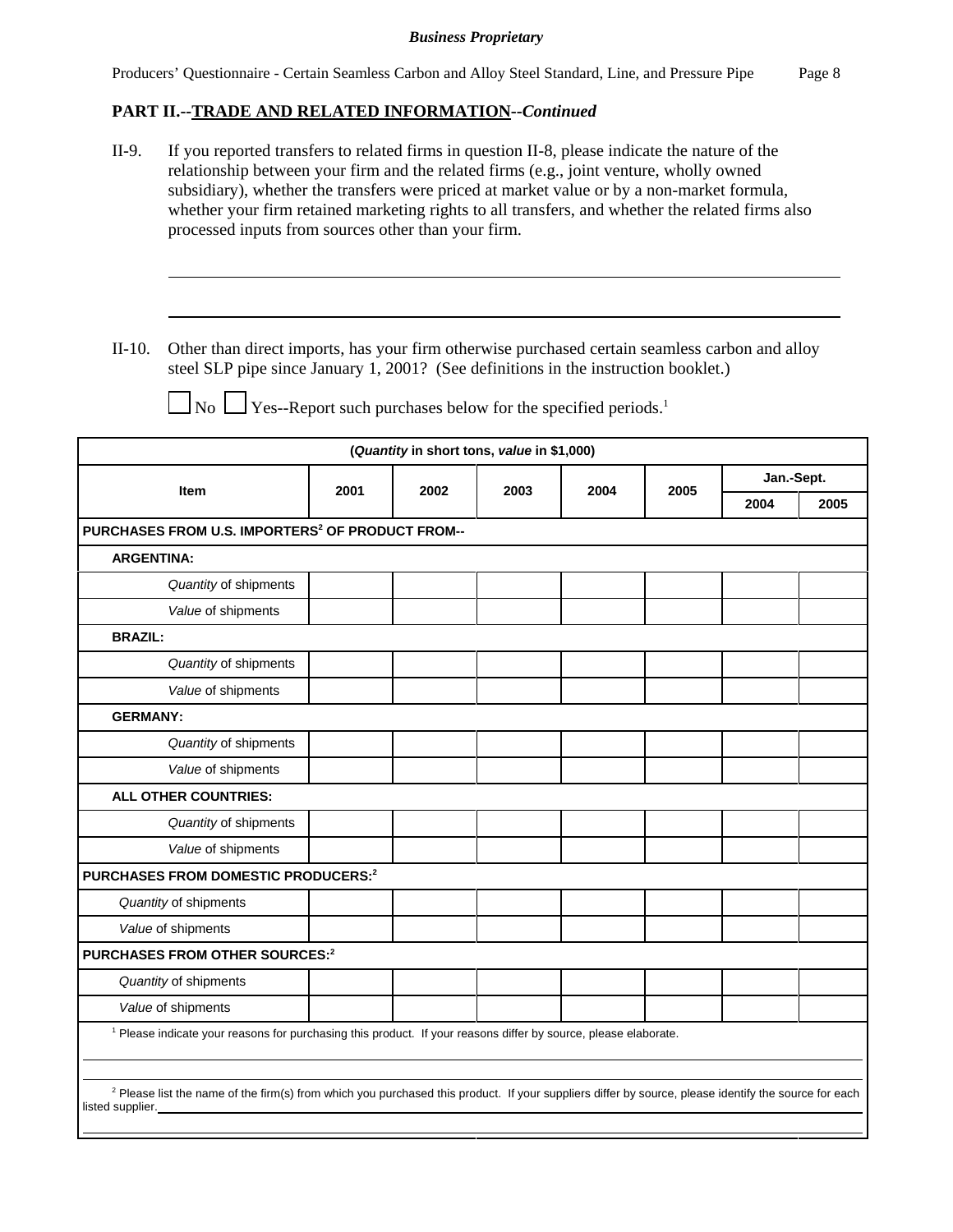# **PART II.--TRADE AND RELATED INFORMATION--***Continued*

II-11. Since January 1, 2001, has your firm been involved in a toll agreement (see definition in the instruction booklet) regarding the production of seamless carbon and alloy steel SLP pipe?



II-12. Does your firm produce seamless carbon and alloy steel SLP pipe in a foreign trade zone (FTZ)?

 $\Box$  No  $\Box$  Yes--Identify FTZ(s):  $\Box$ 

II-13. Since January 1, 2001, has your firm imported seamless carbon and alloy steel SLP pipe?

# No Yes--*COMPLETE AND RETURN THE ENCLOSED IMPORTERS' QUESTIONNAIRE*

- II-14. Describe the significance of the existing antidumping duty orders covering imports of seamless carbon and alloy steel SLP pipe from the Argentina, Brazil, or Germany in terms of their effect on your firm's production capacity, production, U.S. shipments, inventories, purchases, employment, revenues, costs, profits, cash flow, capital expenditures, research and development expenditures, and asset values. You may wish to compare your firm's operations before and after the imposition of the orders.
- II-15. Would your firm anticipate any changes in its production capacity, production, U.S. shipments, inventories, purchases, employment, revenues, costs, profits, cash flow, capital expenditures, research and development expenditures, or asset values relating to the production of seamless carbon and alloy steel SLP pipe in the future if the antidumping duty orders on seamless carbon and alloy steel SLP pipe from the Argentina, Brazil, or Germany were to be revoked?

 $\Box$  No  $\Box$  Yes--Supply details as to the time, nature, and significance of such changes and provide underlying assumptions, along with relevant portions of business plans or other supporting documentation, for any trends or projections you may provide.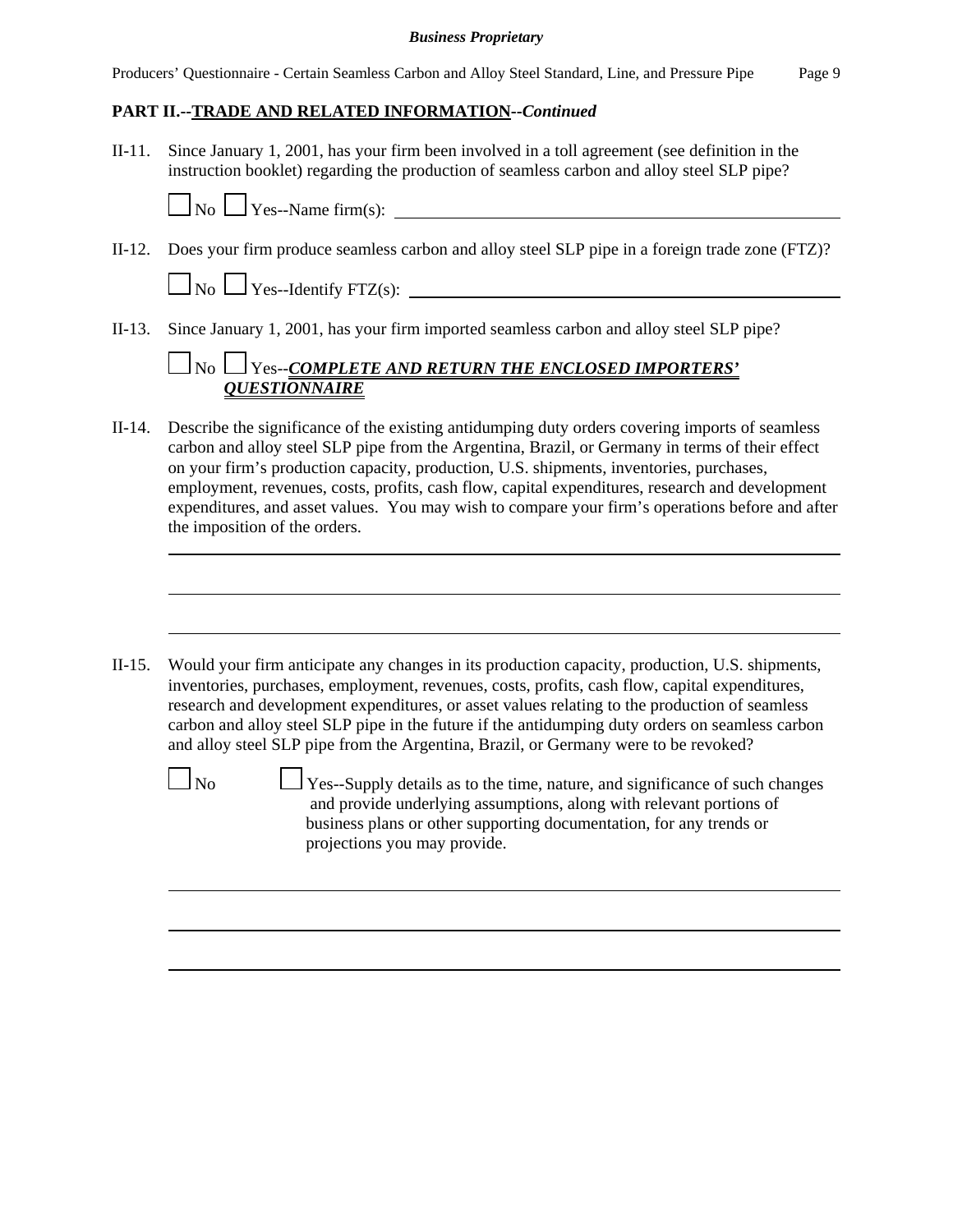Producers' Questionnaire - Certain Seamless Carbon and Alloy Steel Standard, Line, and Pressure Pipe Page 10

## **PART III.--FINANCIAL INFORMATION**

Address questions on this part of the questionnaire to Justin Jee (202-205-3186 or justin.jee@usitc.gov).

III-1. Identify the individual who prepared or has knowledge of the requested financial information.

Company contact:

Phone No. **Fax No.** 

Name and title

E-mail address Company web address

III-2. Briefly describe your financial accounting system.

- A. When does your fiscal year end (month and day)? If your fiscal year changed during the period examined, explain below:
- B.1. Describe the lowest level of operations (e.g., plant, division, company-wide) for which financial statements are prepared that include subject merchandise:
	- 2. Does your firm prepare profit/loss statements for the subject merchandise: Yes No
	- 3. How often did your firm (or parent company) prepare financial statements (including annual reports, 10Ks)? Please check relevant items below.
		- Audited unaudited annual reports 10Ks 10Qs
		- Monthly quarterly semi-annually annually
	- 4. Accounting basis: GAAP cash tax other comprehensive (specify)

*Note: The Commission may request that your company submit copies of its financial statements, including internal profit-and-loss statements for the division or product group that includes seamless carbon and alloy steel SLP pipe, as well as those statements and worksheets used to compile data for your firm's questionnaire response.*

the control of the control of the control of the control of the control of the control of the control of the control of the control of the control of the control of the control of the control of the control of the control

- III-3. Briefly describe your cost accounting system (e.g., standard cost, job order cost, etc.).
- III-4. Briefly describe your allocation basis, if any, for COGS, SG&A, and interest expense and other income and expenses.

III-5. Other products.--Please list any other products you produced in the facilities in which you produced seamless carbon and alloy steel SLP pipe, and provide the share of net sales accounted for by these other products in your most recent fiscal year:

**Product(s)** Share of sales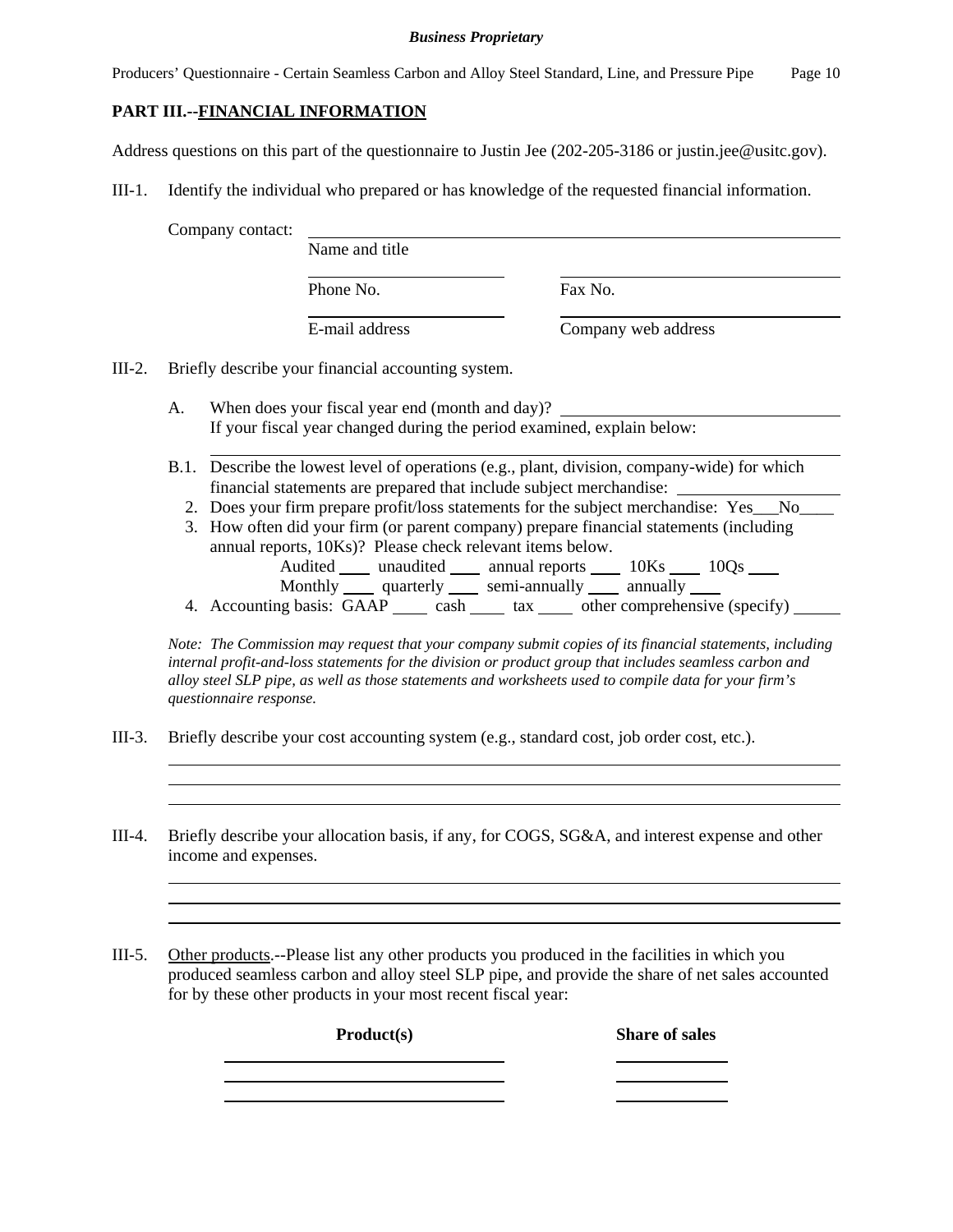III-6. **Operations on certain seamless carbon and alloy steel SLP pipe**.--Report the revenue and related cost information requested below on certain seamless carbon and alloy SLP pipe operations of your U.S. establishment(s).<sup>1</sup> Do not report resales of product. Note that internal consumption and transfers to related firms must be valued at fair market value and purchases from related firms must be at cost. Provide data for your five most recently completed fiscal years in chronological order from left to right, and for the specified interim periods. If your firm was involved in tolling operations (either as the toller or as the tollee) please contact Justin Jee at (202) 205-3186 before completing this section of the questionnaire.

|                                                                                                                                                                                                                                                                                                                                             | (Quantity in short tons, value in \$1,000) |  |            |      |
|---------------------------------------------------------------------------------------------------------------------------------------------------------------------------------------------------------------------------------------------------------------------------------------------------------------------------------------------|--------------------------------------------|--|------------|------|
|                                                                                                                                                                                                                                                                                                                                             |                                            |  | Jan.-Sept. |      |
| Item                                                                                                                                                                                                                                                                                                                                        |                                            |  | 2005       | 2006 |
| Net sales quantities: <sup>2</sup>                                                                                                                                                                                                                                                                                                          |                                            |  |            |      |
| Commercial sales                                                                                                                                                                                                                                                                                                                            |                                            |  |            |      |
| Internal consumption                                                                                                                                                                                                                                                                                                                        |                                            |  |            |      |
| Transfers to related firms                                                                                                                                                                                                                                                                                                                  |                                            |  |            |      |
| Total net sales quantities                                                                                                                                                                                                                                                                                                                  |                                            |  |            |      |
| Net sales values: <sup>2</sup>                                                                                                                                                                                                                                                                                                              |                                            |  |            |      |
| Commercial sales                                                                                                                                                                                                                                                                                                                            |                                            |  |            |      |
| Internal consumption                                                                                                                                                                                                                                                                                                                        |                                            |  |            |      |
| Transfers to related firms                                                                                                                                                                                                                                                                                                                  |                                            |  |            |      |
| Total net sales values                                                                                                                                                                                                                                                                                                                      |                                            |  |            |      |
| Cost of goods sold (including internal consumption and transfers to related firms):                                                                                                                                                                                                                                                         |                                            |  |            |      |
| Raw materials                                                                                                                                                                                                                                                                                                                               |                                            |  |            |      |
| Direct labor                                                                                                                                                                                                                                                                                                                                |                                            |  |            |      |
| Other factory costs                                                                                                                                                                                                                                                                                                                         |                                            |  |            |      |
| Total cost of goods sold                                                                                                                                                                                                                                                                                                                    |                                            |  |            |      |
| Gross profit or (loss)                                                                                                                                                                                                                                                                                                                      |                                            |  |            |      |
| Selling, general, and administrative (SG&A) expenses:                                                                                                                                                                                                                                                                                       |                                            |  |            |      |
| Selling expenses                                                                                                                                                                                                                                                                                                                            |                                            |  |            |      |
| General and administrative expenses                                                                                                                                                                                                                                                                                                         |                                            |  |            |      |
| Total SG&A expenses                                                                                                                                                                                                                                                                                                                         |                                            |  |            |      |
| <b>Operating income or (loss)</b>                                                                                                                                                                                                                                                                                                           |                                            |  |            |      |
| Other income and expenses:                                                                                                                                                                                                                                                                                                                  |                                            |  |            |      |
| Interest expense                                                                                                                                                                                                                                                                                                                            |                                            |  |            |      |
| All other expense items                                                                                                                                                                                                                                                                                                                     |                                            |  |            |      |
| Continued Dumping and Subsidy Offset<br>Act funds received <sup>3</sup>                                                                                                                                                                                                                                                                     |                                            |  |            |      |
| All other income items                                                                                                                                                                                                                                                                                                                      |                                            |  |            |      |
| All other income or expenses, net                                                                                                                                                                                                                                                                                                           |                                            |  |            |      |
| Net income or (loss) before income taxes                                                                                                                                                                                                                                                                                                    |                                            |  |            |      |
| Depreciation/amortization included above                                                                                                                                                                                                                                                                                                    |                                            |  |            |      |
| <sup>1</sup> Include only sales (whether domestic or export) and costs related to your U.S. manufacturing operations.<br><sup>2</sup> Less discounts, returns, allowances, and prepaid freight. The quantities and values should approximate the corresponding shipment quantities and values<br>reported in Part II of this questionnaire. |                                            |  |            |      |

<sup>3</sup> Please report funds received under this act in the period(s) in which they were received. Do not report these funds as an offset to operating expenses.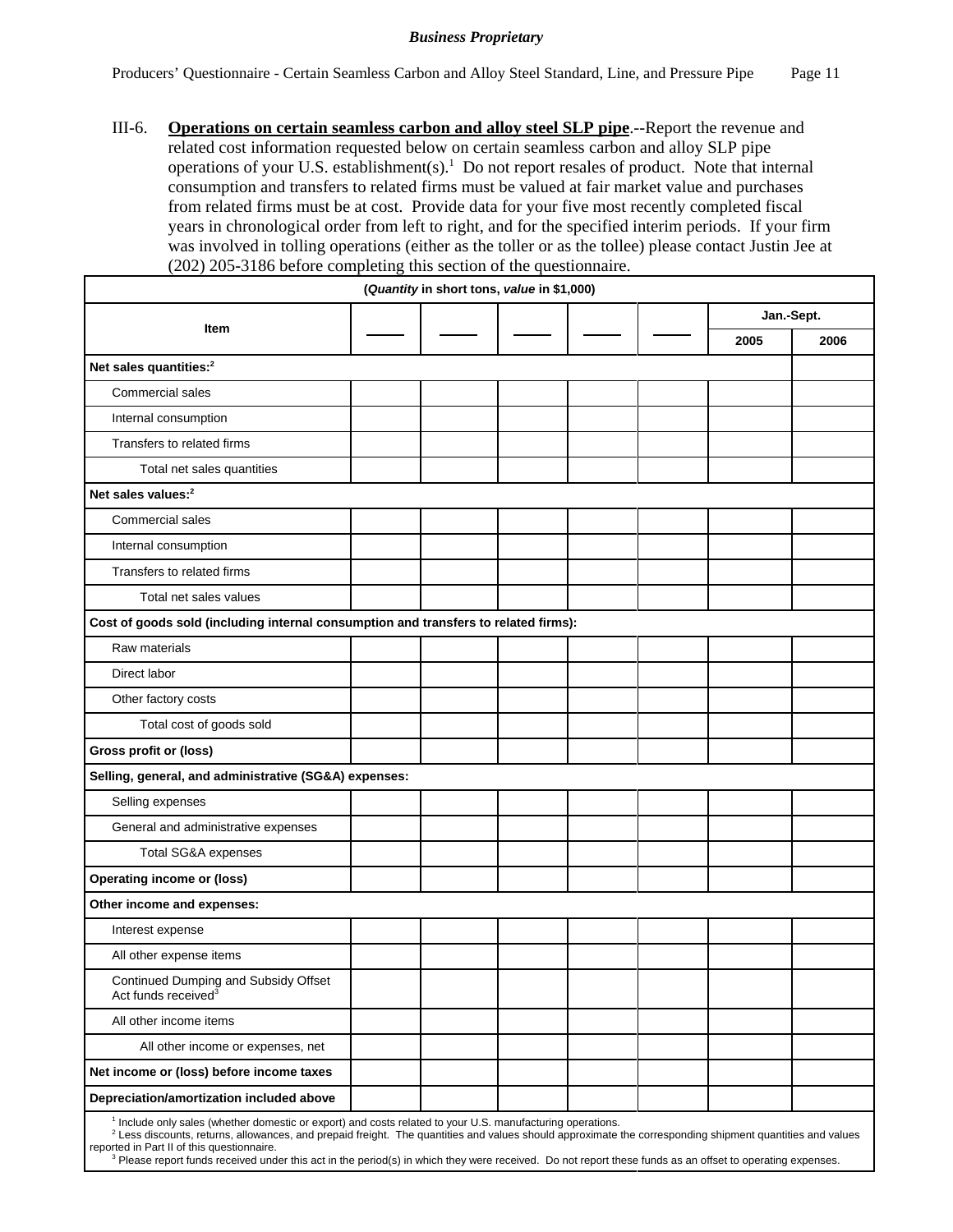# **PART III.--FINANCIAL INFORMATION--***Continued*

III-7. Asset values.--Report the total assets associated with the production, warehousing, and sale of seamless carbon and alloy steel SLP pipe. If your firm does not maintain some or all of the specific asset data in the normal course of business, please estimate it based upon some rational method (such as production, sales, or costs) that is consistent with your cost allocations in the previous question. Your finished goods inventory value should reconcile with the inventory quantity data reported in Part II. Provide data as of the end of your five most recently completed fiscal years in chronological order from left to right.

| (Value in \$1,000)                                                          |  |  |  |  |  |  |  |
|-----------------------------------------------------------------------------|--|--|--|--|--|--|--|
| Value of                                                                    |  |  |  |  |  |  |  |
| Assets associated with the production,<br>warehousing, and sale of product: |  |  |  |  |  |  |  |
| 1. Current assets:                                                          |  |  |  |  |  |  |  |
| A. Cash and equivalents                                                     |  |  |  |  |  |  |  |
| B. Accounts receivable, net                                                 |  |  |  |  |  |  |  |
| C. Inventories                                                              |  |  |  |  |  |  |  |
| D. All other current                                                        |  |  |  |  |  |  |  |
| Total current assets (lines 1.A.<br>through 1.D.)                           |  |  |  |  |  |  |  |
| 2. Non-current assets                                                       |  |  |  |  |  |  |  |
| A. Property, plant, and equipment                                           |  |  |  |  |  |  |  |
| B. Less: Accumulated depreciation                                           |  |  |  |  |  |  |  |
| C. Equals: Book value of property,<br>plant, and equipment                  |  |  |  |  |  |  |  |
| D. All other non-current                                                    |  |  |  |  |  |  |  |
| Total noncurrent (lines 2.A. through<br>2.D                                 |  |  |  |  |  |  |  |
| 3. Total assets (total current and non-<br>current)                         |  |  |  |  |  |  |  |

III-8. Capital expenditures and research and development expenditures.--Report your firm's capital expenditures and research and development expenditures on **certain seamless carbon and alloy steel SLP pipe**. Provide data for your five most recently completed fiscal years in chronological order from left to right, and for the specified interim periods.

| (Value in \$1,000)                              |  |  |  |  |  |            |      |  |  |
|-------------------------------------------------|--|--|--|--|--|------------|------|--|--|
| <b>Item</b>                                     |  |  |  |  |  | Jan.-Sept. |      |  |  |
|                                                 |  |  |  |  |  | 2005       | 2006 |  |  |
| <b>Capital expenditures</b>                     |  |  |  |  |  |            |      |  |  |
| <b>Research and development</b><br>expenditures |  |  |  |  |  |            |      |  |  |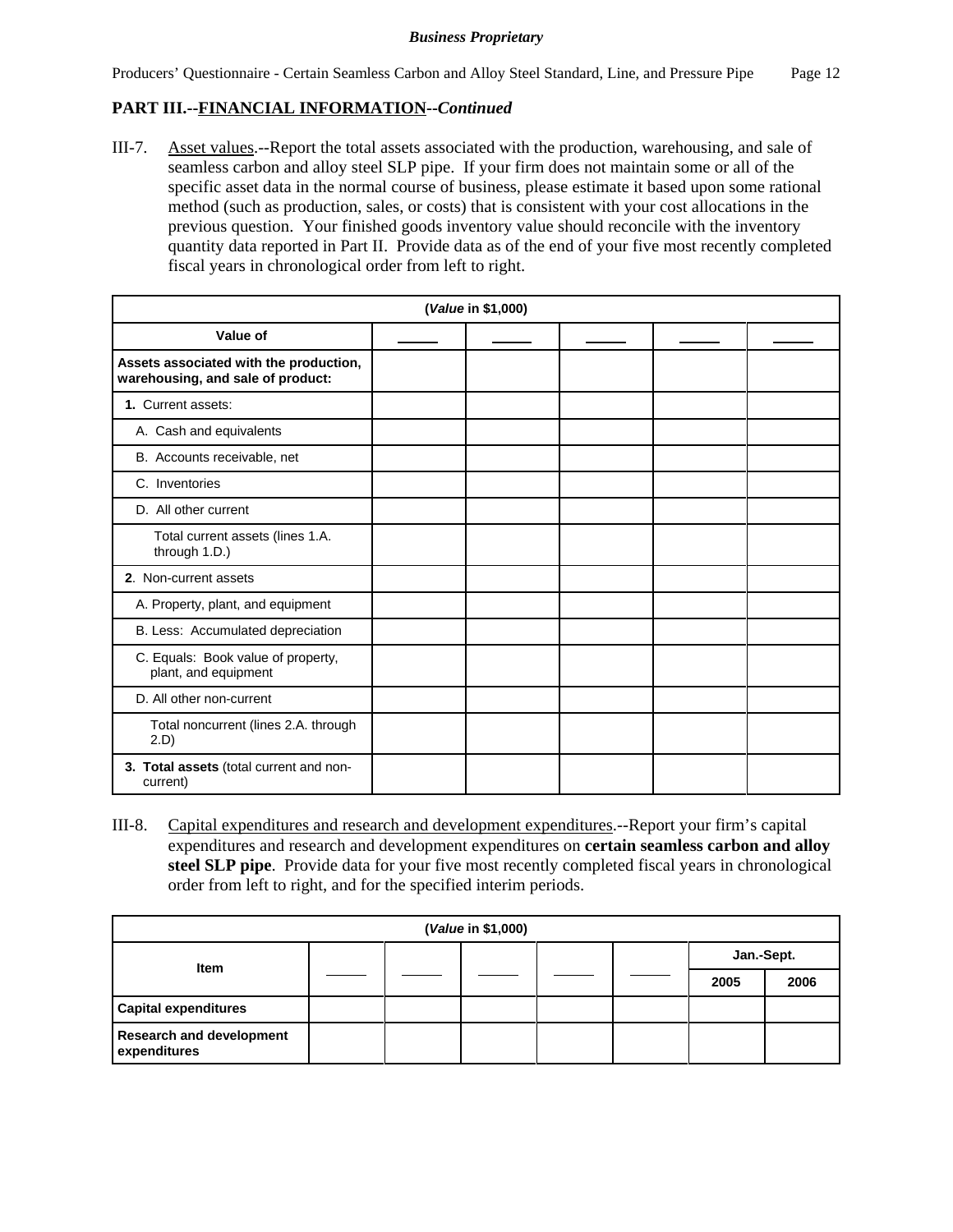Producers' Questionnaire - Certain Seamless Carbon and Alloy Steel Standard, Line, and Pressure Pipe Page 13

# **PART IV.--PRICING AND MARKET FACTORS**

Further information on this part of the questionnaire can be obtained from Amelia Preece (202-205-3250 or amelia.preece@usitc.gov).

IV-1. Who should be contacted regarding the requested pricing and related information?

Company contact:

Name and title

Phone No. **E**-mail address

## **Section IV-A.--PRICE DATA**

This section requests quarterly quantity and value data on your firm's U.S. shipments of the following products during January 2001-September 2006. Values should be for arms-length sales to unrelated U.S. customers, f.o.b. U.S. point of shipment, net of returns, refunds, discounts, and credits.

*Product 1:* Seamless pipe triple stenciled (or more) to meet ASTM A-106 grade B, ASTM A-53 grade B, and API 5L grade B specifications; 1 inch nominal size (1.315 inch OD x 0.179 inch wall thickness); plain ends; schedule 80.

**Product 2:** Seamless pipe triple-stenciled (or more) to meet ASTM A-106 grade B, ASTM A-53 grade B, and API 5L grade B specifications; 2-1/2 inch nominal size (2.875 inch OD x 0.276 inch wall thickness); plain ends; schedule 80.

*Product 3:* Seamless pipe triple stenciled (or more) to meet ASTM A-106 grade B, ASTM A-53 grade B, and API 5L grade B specifications; 3 inch nominal size (3.5 inch OD x 0.3 inch wall thickness); plain ends; schedule 80.

*Product 4:* Seamless pipe triple-stenciled (or more) to meet ASTM A-106 grade B, ASTM A-53 grade B, and API 5L grade B specifications; 4 inch nominal size (4.5 inch OD x 0.337 inch wall thickness); plain ends; schedule 80.

*Product 5:* Seamless pipe stenciled to meet ASTM A-335 grade P22; 2 inch nominal size (2.375) inch OD x 0.218 inch wall thickness); plain ends; schedule 80.

**Please note that total dollar values should be f.o.b., U.S. point of shipment and should not include U.S.-inland transportation costs. Total dollar values should reflect the FINAL NET amount paid to you (i.e., should be net of all deductions for discounts or rebates). See instruction booklet.**

**COPY THE FOLLOWING PAGE AS NECESSARY.** Complete a separate page for each of the specified products produced and sold by your firm. Indicate in the space provided at the top of the page the product for which pricing is reported.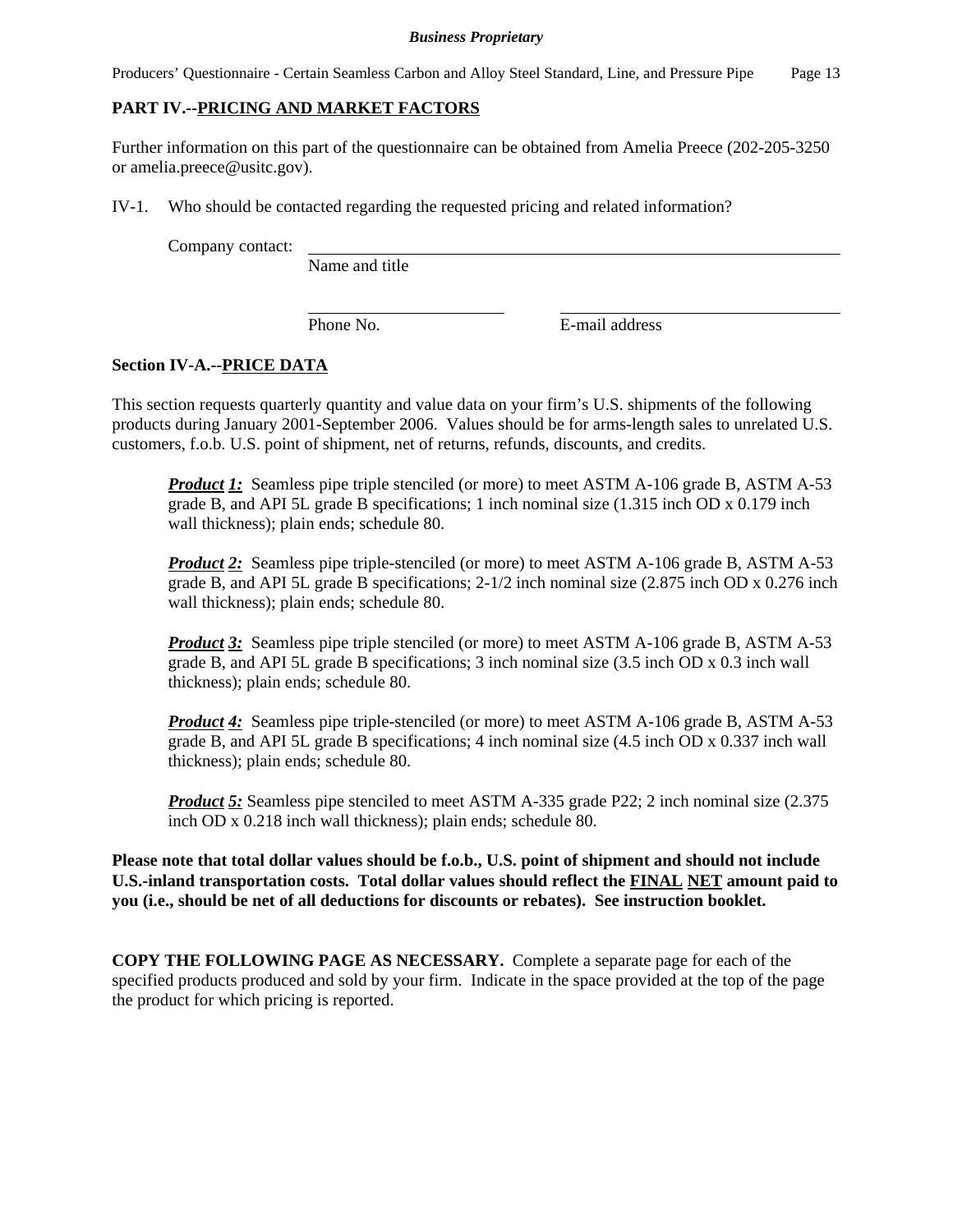Producers' Questionnaire - Certain Seamless Carbon and Alloy Steel Standard, Line, and Pressure Pipe Page 14

### **PART IV.--PRICING AND MARKET FACTORS--***Continued*

# **Section IV-A.--PRICE DATA--***Continued*

| <b>Product 1</b><br><b>Product 2</b><br>Product 3                                                                                                                                    | Product 4 | Product 5                   |
|--------------------------------------------------------------------------------------------------------------------------------------------------------------------------------------|-----------|-----------------------------|
| (Quantity in short tons, value in dollars)                                                                                                                                           |           |                             |
| Period of shipment                                                                                                                                                                   | Quantity  | Value (f.o.b.) <sup>1</sup> |
| 2001:                                                                                                                                                                                |           |                             |
| January-March                                                                                                                                                                        |           |                             |
| April-June                                                                                                                                                                           |           |                             |
| July-September                                                                                                                                                                       |           |                             |
| October-December                                                                                                                                                                     |           |                             |
| 2002:                                                                                                                                                                                |           |                             |
| January-March                                                                                                                                                                        |           |                             |
| April-June                                                                                                                                                                           |           |                             |
| July-September                                                                                                                                                                       |           |                             |
| October-December                                                                                                                                                                     |           |                             |
| 2003:                                                                                                                                                                                |           |                             |
| January-March                                                                                                                                                                        |           |                             |
| April-June                                                                                                                                                                           |           |                             |
| July-September                                                                                                                                                                       |           |                             |
| October-December                                                                                                                                                                     |           |                             |
| 2004:                                                                                                                                                                                |           |                             |
| January-March                                                                                                                                                                        |           |                             |
| April-June                                                                                                                                                                           |           |                             |
| July-September                                                                                                                                                                       |           |                             |
| October-December                                                                                                                                                                     |           |                             |
| 2005:                                                                                                                                                                                |           |                             |
| January-March                                                                                                                                                                        |           |                             |
| April-June                                                                                                                                                                           |           |                             |
| July-September                                                                                                                                                                       |           |                             |
| October-December                                                                                                                                                                     |           |                             |
| 2006:                                                                                                                                                                                |           |                             |
| January-March                                                                                                                                                                        |           |                             |
| April-June                                                                                                                                                                           |           |                             |
| July-September                                                                                                                                                                       |           |                             |
| <sup>1</sup> Net values (i.e., gross sales values less all discounts, allowances, rebates, prepaid freight, and the value of returned goods),<br>f.o.b. your U.S. point of shipment. |           |                             |

Note.--If your product does not exactly meet the product specifications but is competitive with the specified product, provide a description of your product: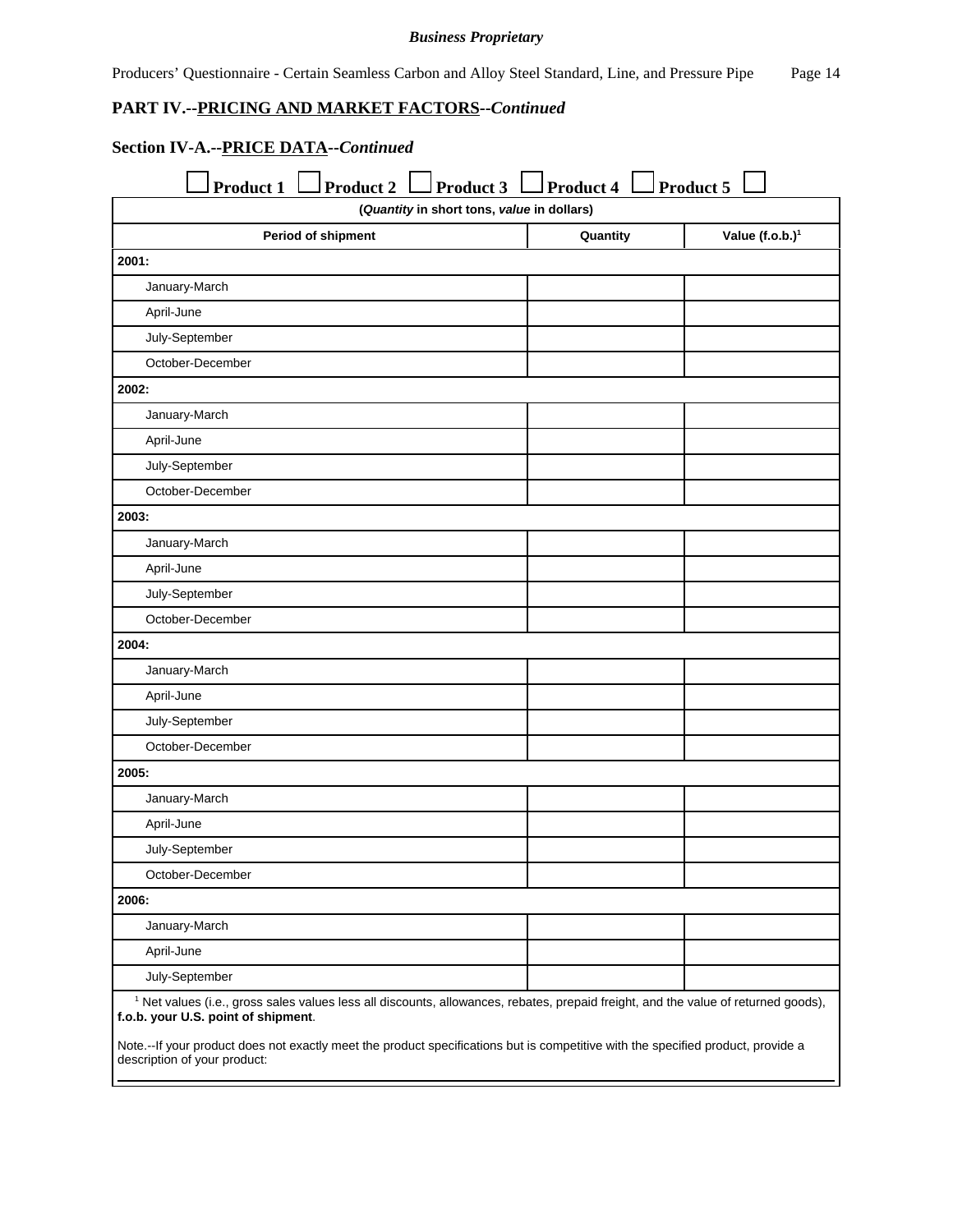# **PART IV.--PRICING AND MARKET FACTORS--***Continued*

## **Section IV-B.--PRICE-RELATED QUESTIONS**

- IV-B-1. Please describe how your firm determines the prices that it charges for sales of seamless carbon and alloy steel SLP pipe (transaction by transaction negotiation, contracts for multiple shipments, set price lists, etc.). If your firm issues price lists, please include a copy of a recent price list with your submission. If your price list is large, please submit sample pages.
- IV-B-2. Please describe your firm's discount policy (quantity discounts, annual total volume discounts, etc.).
- IV-B-3. What are your firm's typical sales terms for its U.S.-produced seamless carbon and alloy steel SLP pipe (e.g., 2/10 net 30 days)? On what basis are your prices of domestic seamless carbon and alloy steel SLP pipe usually quoted (e.g., f.o.b. warehouse, or delivered)? l
- IV-B-4. Approximately what share of your firm's sales of its U.S.-produced seamless carbon and alloy steel SLP pipe in 2005 were on a (1) long-term contract basis (multiple deliveries for more than 12 months), (2) short-term contract basis (multiple deliveries up to 12 months), and (3) spot sales basis (for a single delivery)?

| Type of sale         | Share of sales (percent) |
|----------------------|--------------------------|
| Long-term contracts  |                          |
| Short-term contracts |                          |
| Spot sales           |                          |

- IV-B-5. If you sell on a long-term contract basis, please answer the following questions with respect to provisions of a typical long-term contract.
	- (a) What is the average duration of a contract?
	- (b) Can prices be renegotiated during the contract period?
	- (c) Does the contract fix quantity, price, or both?
	- (d) Does the contract have a meet or release provision?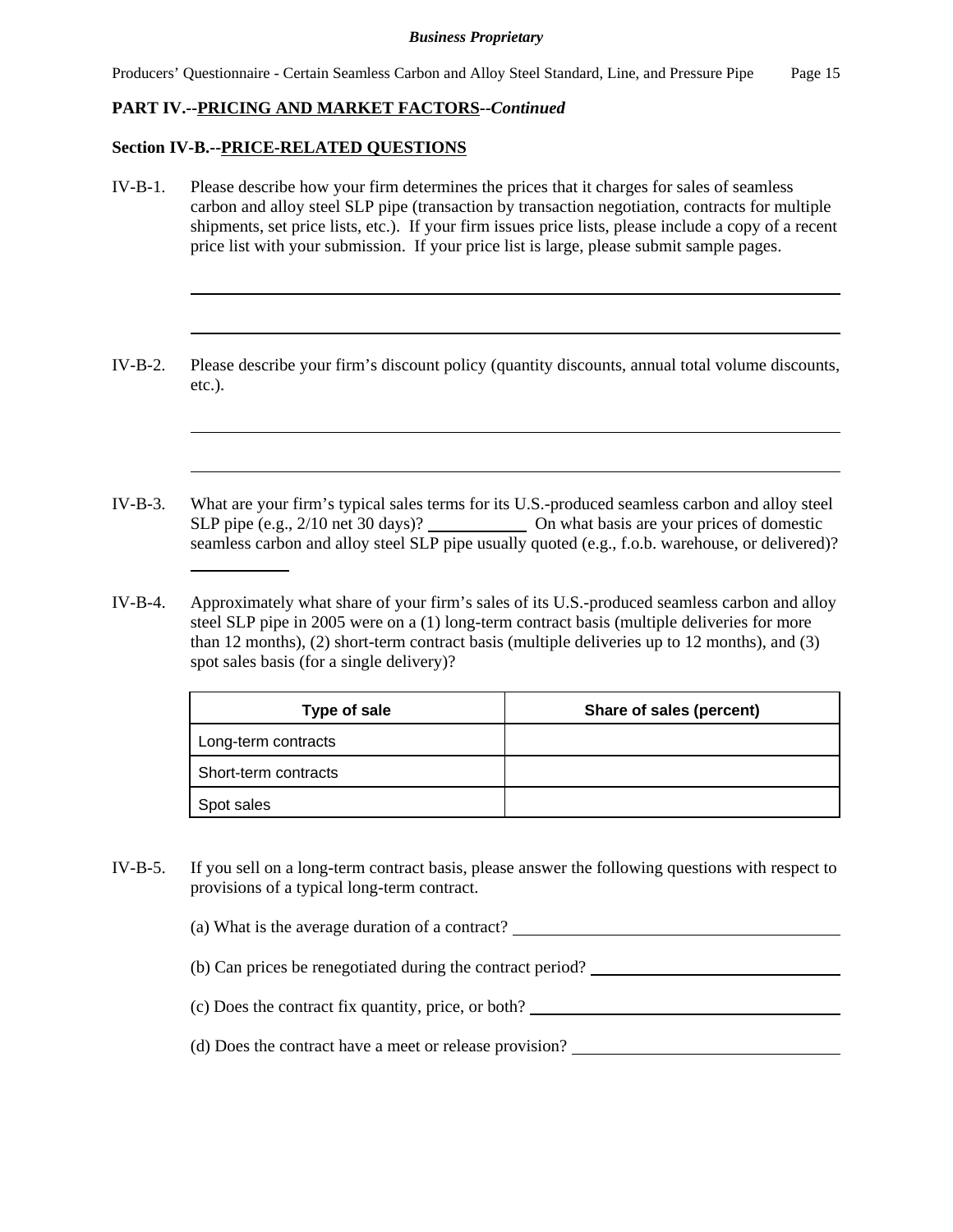Producers' Questionnaire - Certain Seamless Carbon and Alloy Steel Standard, Line, and Pressure Pipe Page 16

## **PART IV.--PRICING AND MARKET FACTORS--***Continued*

#### **Section IV-B.--PRICE-RELATED QUESTIONS--***Continued*

- IV-B-6. If you sell on a short-term contract basis, please answer the following questions with respect to provisions of a typical short-term contract.
	- (a) What is the average duration of a contract?
	- (b) Can prices be renegotiated during the contract period?
	- (c) Does the contract fix quantity, price, or both?
	- (d) Does the contract have a meet or release provision?
- IV-B-7. What is the average lead time between a customer's order and the date of delivery for your firm's sales of your U.S.-produced seamless carbon and alloy steel SLP pipe?

| <b>Source</b>     | Share of 2005 sales | <b>Lead time</b> |
|-------------------|---------------------|------------------|
| From inventory    |                     |                  |
| Produced to order |                     |                  |
| <b>Total</b>      | 100%                |                  |

IV-B-8. (a) What is the approximate percentage of the total delivered cost of seamless carbon and alloy steel SLP pipe that is accounted for by U.S. inland transportation costs? \_\_\_\_\_ percent.

> (b) Who generally arranges the transportation to your customers' locations? Your firm or purchaser <u>(</u>check one).

(c) What proportion of your sales occur within 100 miles of your storage or production facility? percent. 101 to 1,000 miles? percent. Over 1,000 miles? percent.

IV-B-9. What is the geographic market area in the United States (as defined in the instruction booklet) served by your firm's seamless carbon and alloy steel SLP pipe?

|                 | $\Box$ Northeast $\Box$ Mid-Atlantic $\Box$ Midwest | $\Box$ Southeast                               |  |
|-----------------|-----------------------------------------------------|------------------------------------------------|--|
|                 |                                                     | Southwest Rocky Mountains West Coast Northwest |  |
| $\Box$ National | $\Box$ Other (describe) $\Box$                      |                                                |  |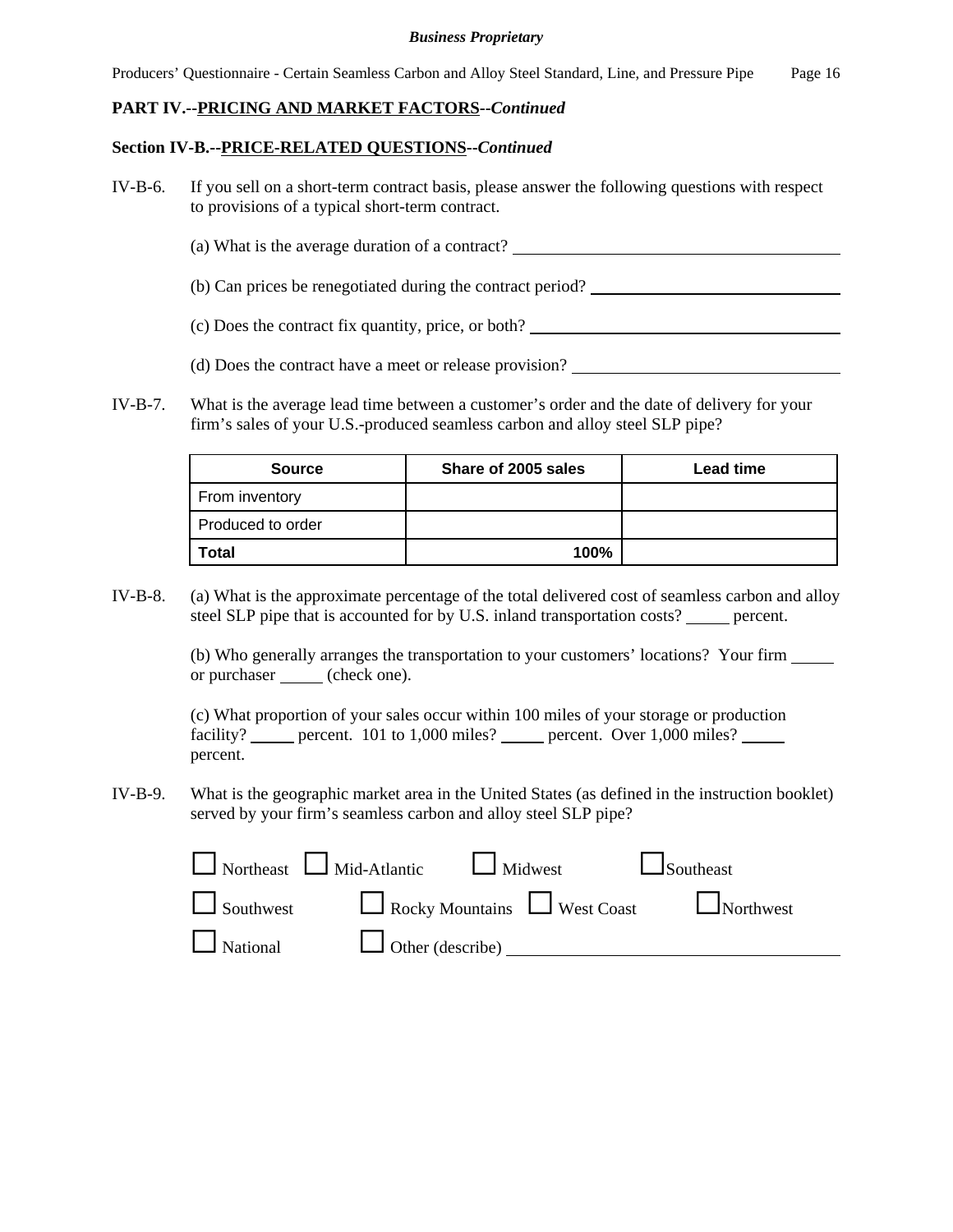Producers' Questionnaire - Certain Seamless Carbon and Alloy Steel Standard, Line, and Pressure Pipe Page 17

# **PART IV.--PRICING AND MARKET FACTORS--***Continued*

# **Section IV-B.--PRICE-RELATED QUESTIONS--***Continued*

IV-B-10. Describe the top three end uses of the seamless carbon and alloy steel SLP pipe that you manufacture.

End use (carbon) End use (alloy)

\_\_\_\_\_\_\_\_\_\_\_\_\_\_\_\_\_\_\_\_\_

\_\_\_\_\_\_\_\_\_\_\_\_\_\_\_\_\_\_\_\_\_

\_\_\_\_\_\_\_\_\_\_\_\_\_\_\_\_\_\_\_\_\_

| IV-B-11. | 2001?               | Have there been any changes in the end uses of seamless carbon and alloy steel SLP pipe since                                                                                                                  |
|----------|---------------------|----------------------------------------------------------------------------------------------------------------------------------------------------------------------------------------------------------------|
|          | $\Box$ No           | Yes--Please describe.                                                                                                                                                                                          |
|          |                     |                                                                                                                                                                                                                |
|          |                     |                                                                                                                                                                                                                |
|          |                     |                                                                                                                                                                                                                |
|          |                     |                                                                                                                                                                                                                |
| IV-B-12. | pipe in the future? | Do you anticipate any changes in terms of the end uses of seamless carbon and alloy steel SLP                                                                                                                  |
|          | $\Box$ No           | $\Box$ Yes--Please describe and identify the time period. Provide any<br>underlying assumptions, along with relevant portions of business plans or<br>other supporting documentation, that address this issue. |
|          |                     |                                                                                                                                                                                                                |
|          |                     |                                                                                                                                                                                                                |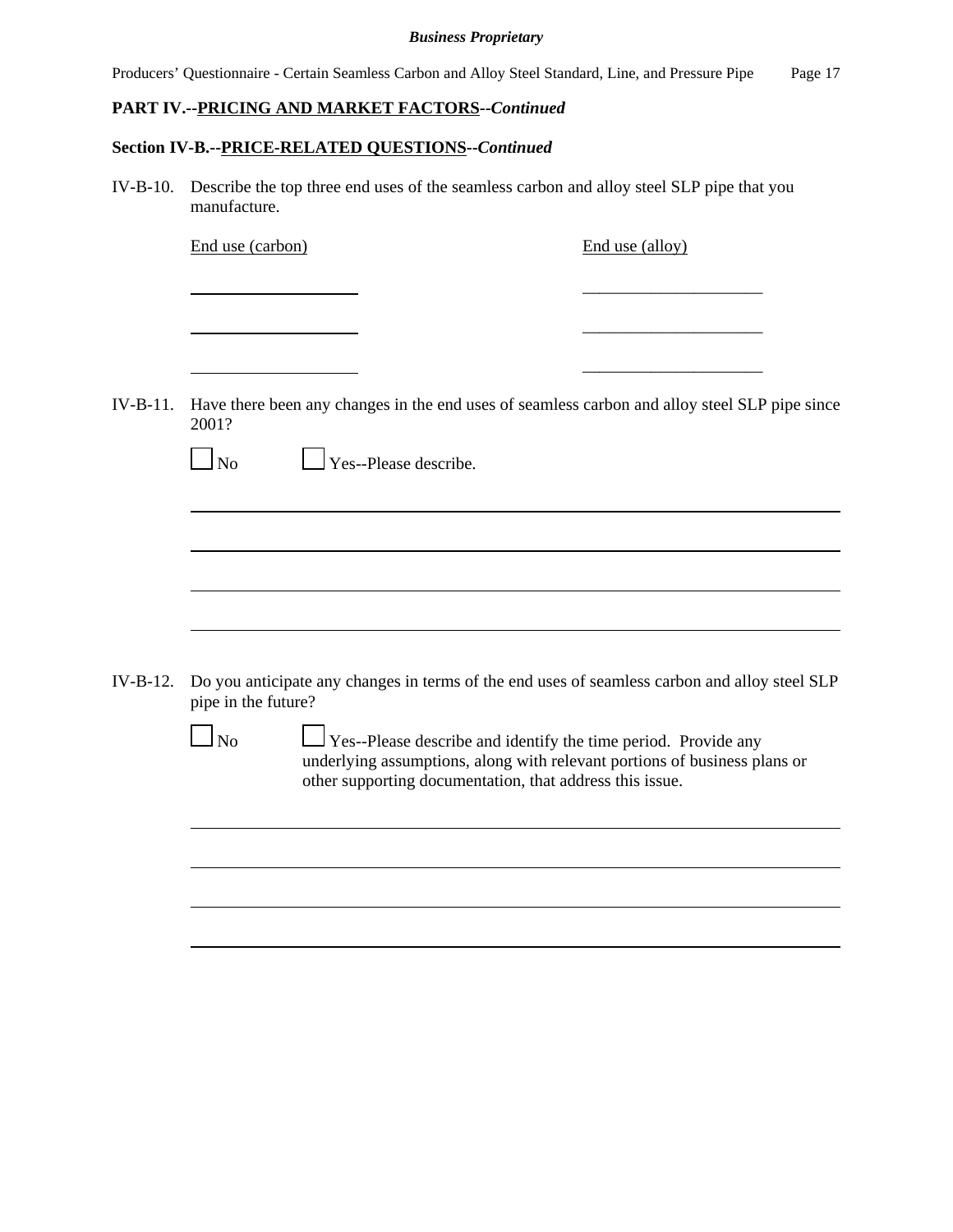Producers' Questionnaire - Certain Seamless Carbon and Alloy Steel Standard, Line, and Pressure Pipe Page 18

## **PART IV.--PRICING AND MARKET FACTORS--***Continued*

### **Section IV-B.--PRICE-RELATED QUESTIONS--***Continued*

IV-B-13. (a) Please list in order of importance any products that may be substituted for seamless carbon and alloy steel SLP pipe.

| <b>Carbon</b> |    |     |
|---------------|----|-----|
|               | ∠  | (3) |
| <b>Alloy</b>  |    |     |
|               | ົາ | (3) |

(b) For each possible substitute product, please give examples of applications and end uses for which they are substitutes.

(c) Have changes in the prices of these products affected the price for seamless carbon and alloy steel SLP pipe?

|  |  | ۰. |  |  |  |  |  |  |  |  |  |  |  |  |
|--|--|----|--|--|--|--|--|--|--|--|--|--|--|--|
|  |  |    |  |  |  |  |  |  |  |  |  |  |  |  |
|  |  |    |  |  |  |  |  |  |  |  |  |  |  |  |
|  |  |    |  |  |  |  |  |  |  |  |  |  |  |  |
|  |  |    |  |  |  |  |  |  |  |  |  |  |  |  |

 $\Box$  Yes–To what degree do changes in their prices affect the price for seamless carbon and alloy steel SLP pipe? Does this effect have a time lag? If so, how long is the time lag for each substitute product? Does this vary by type of seamless carbon and alloy steel SLP pipe or final end use?

IV-B-14. Have there been any changes in the number or types of products that can be substituted for seamless carbon and alloy steel SLP pipe since 2001?

|--|--|

 $\Box$  Yes--Please explain.

IV-B-15. Do you anticipate any changes in terms of the substitutability of other products for seamless carbon and alloy steel SLP pipe in the future?

<u> 1980 - Johann Barn, mars ann an t-Amhain Aonaich an t-Aonaich an t-Aonaich ann an t-Aonaich ann an t-Aonaich</u>

 No Yes--Please describe. Provide any underlying assumptions, along with relevant portions of business plans or other supporting documentation, that address this issue.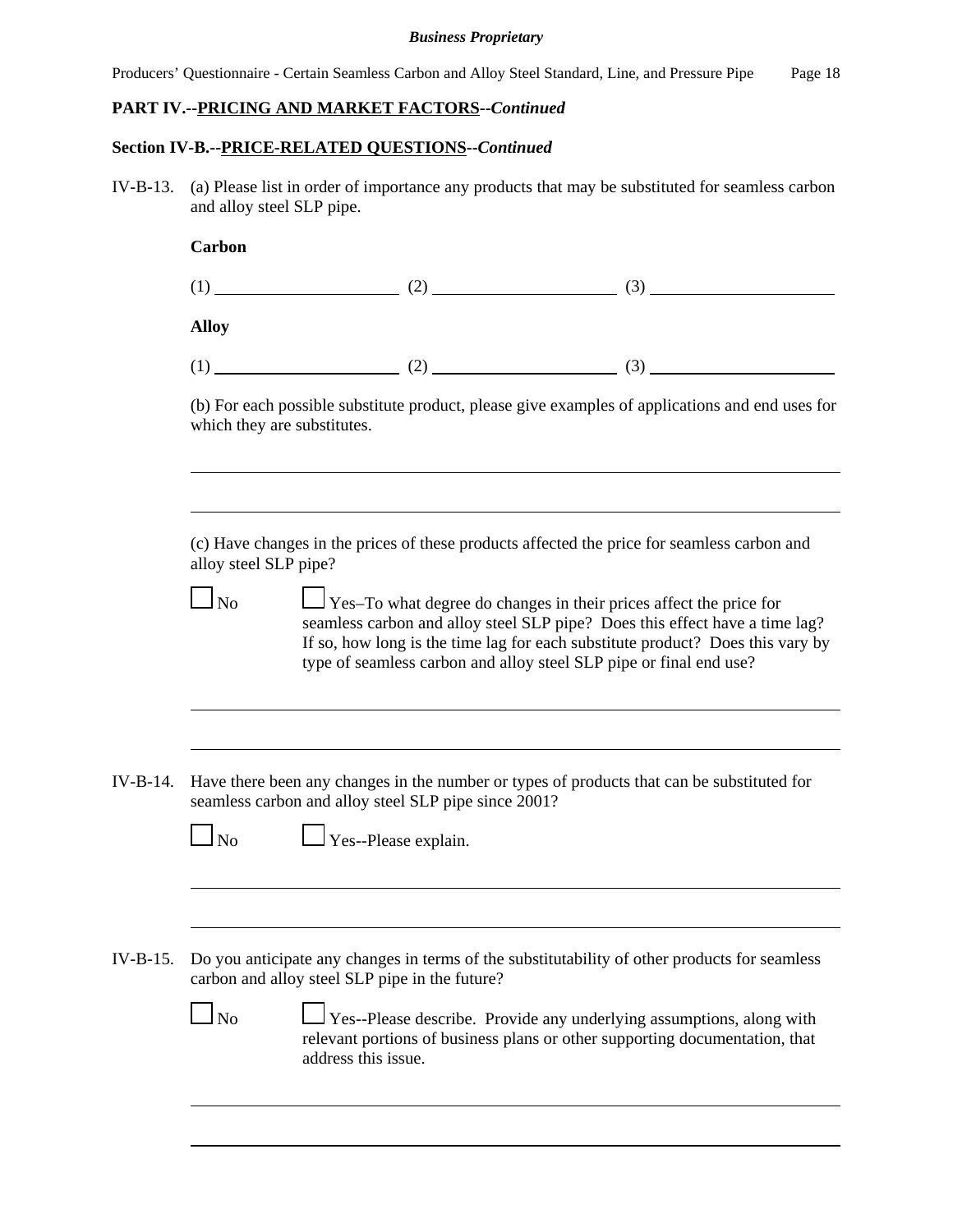Producers' Questionnaire - Certain Seamless Carbon and Alloy Steel Standard, Line, and Pressure Pipe Page 19

# **PART IV.--PRICING AND MARKET FACTORS--***Continued*

## **Section IV-B.--PRICE-RELATED QUESTIONS--***Continued*

IV-B-16. To what extent have changes in the prices of raw materials affected your firm's selling prices for seamless carbon and alloy steel SLP pipe since 2001? Also discuss any anticipated changes in your raw material costs in the future, identifying the time period(s) involved and the factor(s) that you believe would be responsible for such changes. Provide any underlying assumptions, along with relevant portions of business plans or other supporting documentation, that address this issue.

IV-B-17. Have any changes occurred in any other factors affecting supply (e.g., changes in availability or prices of energy or labor; transportation conditions; production capacity and/or methods of production; technology; export markets; or alternative production opportunities) that affected the availability of U.S.-produced seamless carbon and alloy steel SLP pipe in the U.S. market since 2001?

| ۰. |
|----|
|----|

 $\Box$  Yes--Please note the time period(s) of any such changes, the factors(s) involved, and the impact such changes had on your shipment volumes and prices.

- IV-B-18. (a) Do you anticipate any changes in terms of the availability of U.S.-produced seamless carbon and alloy steel SLP pipe in the U.S. market in the future?
	-
- $\Box$  No Change  $\Box$  Decrease

(b) If you anticipate changes in supply, please identify the changes including the time period and the impact of such changes on shipment volumes and prices. Provide any underlying assumptions, along with relevant portions of business plans or other supporting documentation, that address this issue.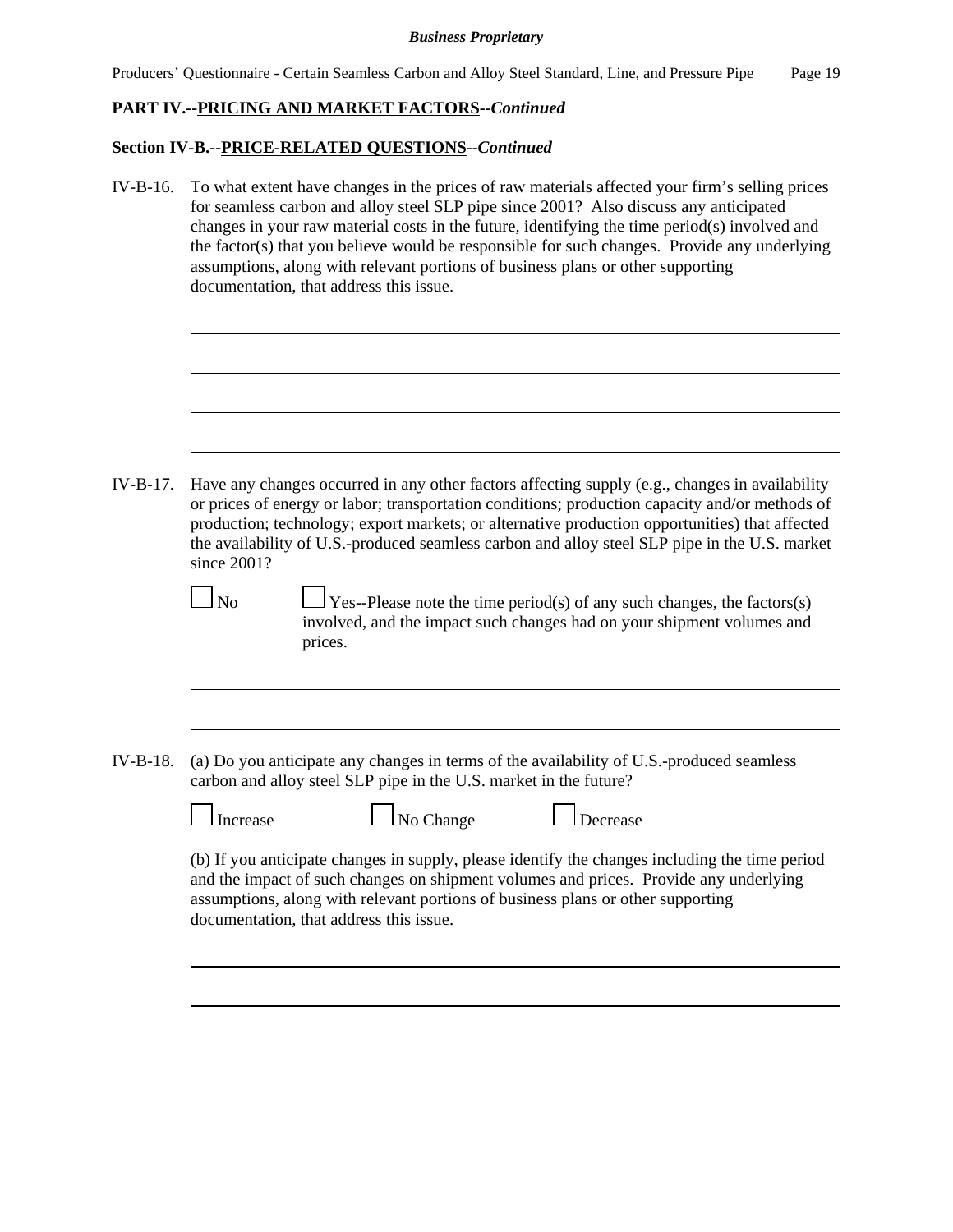Producers' Questionnaire - Certain Seamless Carbon and Alloy Steel Standard, Line, and Pressure Pipe Page 20

# **PART IV.--PRICING AND MARKET FACTORS--***Continued*

### **Section IV-B.--PRICE-RELATED QUESTIONS--***Continued*

| IV-B-19. Has the availability of NONSUBJECT imported seamless carbon and alloy steel SLP pipe |
|-----------------------------------------------------------------------------------------------|
| changed since 2001?                                                                           |

| Yes--Please explain.                                                                                                                                                                                                                                                                                                                                                                                                                                                                                                                                                                            |
|-------------------------------------------------------------------------------------------------------------------------------------------------------------------------------------------------------------------------------------------------------------------------------------------------------------------------------------------------------------------------------------------------------------------------------------------------------------------------------------------------------------------------------------------------------------------------------------------------|
|                                                                                                                                                                                                                                                                                                                                                                                                                                                                                                                                                                                                 |
| Describe how easily your firm can shift its sales of seamless carbon and alloy steel SLP pipe<br>between the U.S. market and alternative country markets. In your discussion, please describe<br>any contracts, other sales arrangements, or other constraints that would prevent or retard your<br>firm from shifting seamless carbon and alloy steel SLP pipe between the U.S. and alternative<br>country markets within a 12-month period. Provide any underlying assumptions, along with<br>relevant portions of business plans or other supporting documentation, that address this issue. |
| Have there been any significant changes in the product range, product mix, or marketing<br>(including sales over the internet) of seamless carbon and alloy steel SLP pipe since 2001?<br>$\Box$ Yes--Please describe and quantify if possible.<br>No                                                                                                                                                                                                                                                                                                                                           |
|                                                                                                                                                                                                                                                                                                                                                                                                                                                                                                                                                                                                 |
|                                                                                                                                                                                                                                                                                                                                                                                                                                                                                                                                                                                                 |

IV-B-22. Do you anticipate any changes in terms of the product range, product mix, or marketing (including sales over the internet) of seamless carbon and alloy steel SLP pipe in the future? Provide any underlying assumptions, along with relevant portions of business plans or other supporting documentation, that address this issue.

 $\Box$  No  $\Box$  Yes--Please identify, including the time period.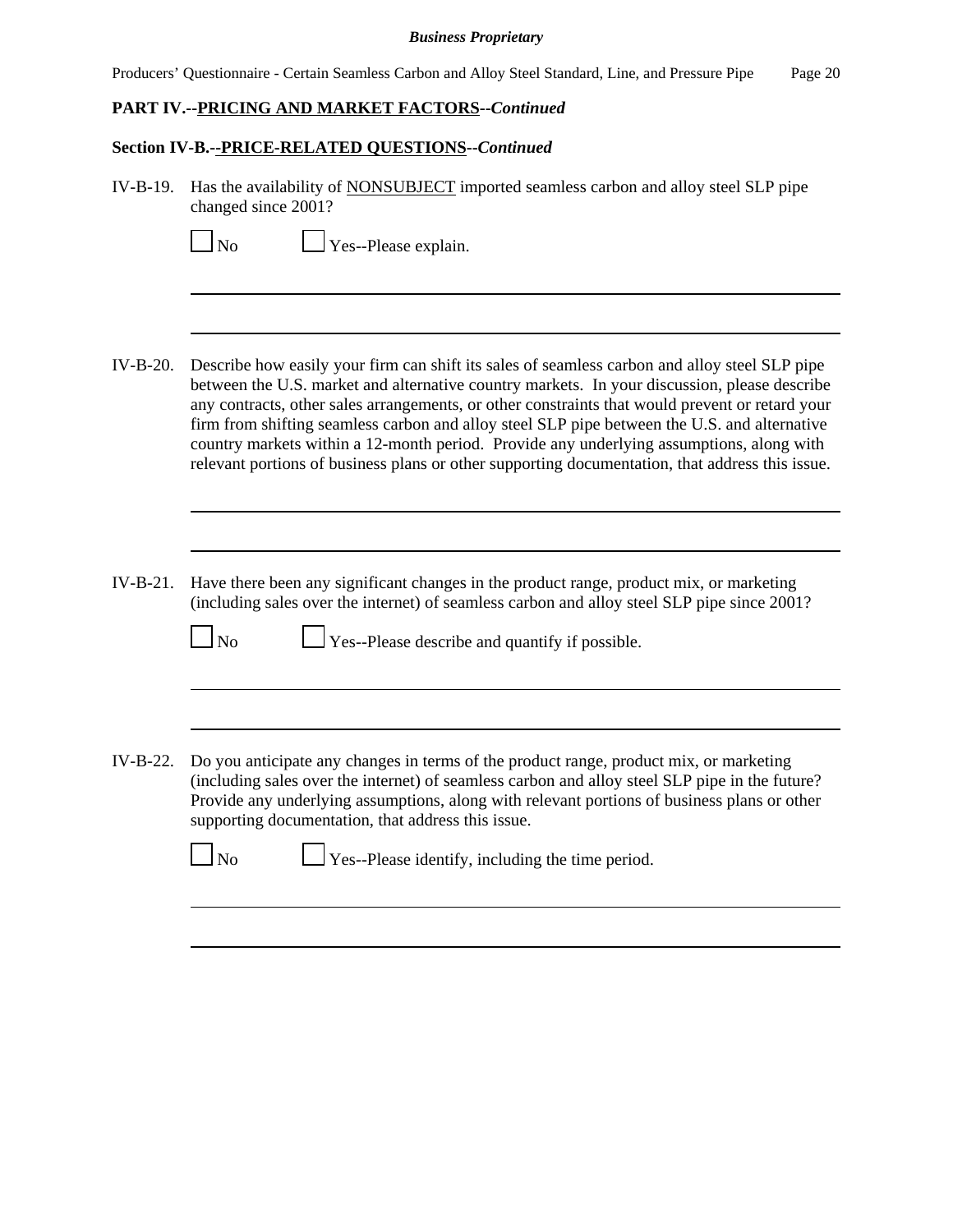Producers' Questionnaire - Certain Seamless Carbon and Alloy Steel Standard, Line, and Pressure Pipe Page 21

# **PART IV.--PRICING AND MARKET FACTORS--***Continued*

# **Section IV-B.--PRICE-RELATED QUESTIONS--***Continued*

| Increased                       | $\Box$ Unchanged | $\Box$ Decreased                                                                                                                                                                                                                                                                                                                                                                                                                                                                                                                                                                            |
|---------------------------------|------------------|---------------------------------------------------------------------------------------------------------------------------------------------------------------------------------------------------------------------------------------------------------------------------------------------------------------------------------------------------------------------------------------------------------------------------------------------------------------------------------------------------------------------------------------------------------------------------------------------|
|                                 |                  |                                                                                                                                                                                                                                                                                                                                                                                                                                                                                                                                                                                             |
|                                 |                  |                                                                                                                                                                                                                                                                                                                                                                                                                                                                                                                                                                                             |
|                                 |                  |                                                                                                                                                                                                                                                                                                                                                                                                                                                                                                                                                                                             |
|                                 |                  |                                                                                                                                                                                                                                                                                                                                                                                                                                                                                                                                                                                             |
| Increased                       | $\Box$ Unchanged | $\Box$ Decreased                                                                                                                                                                                                                                                                                                                                                                                                                                                                                                                                                                            |
|                                 |                  |                                                                                                                                                                                                                                                                                                                                                                                                                                                                                                                                                                                             |
|                                 |                  |                                                                                                                                                                                                                                                                                                                                                                                                                                                                                                                                                                                             |
|                                 |                  |                                                                                                                                                                                                                                                                                                                                                                                                                                                                                                                                                                                             |
| the United States?<br>$\Box$ No |                  | $\Box$ Yes--Please describe and identify the time period. Provide any<br>underlying assumptions, along with relevant portions of business plans or                                                                                                                                                                                                                                                                                                                                                                                                                                          |
|                                 |                  |                                                                                                                                                                                                                                                                                                                                                                                                                                                                                                                                                                                             |
|                                 |                  |                                                                                                                                                                                                                                                                                                                                                                                                                                                                                                                                                                                             |
|                                 |                  |                                                                                                                                                                                                                                                                                                                                                                                                                                                                                                                                                                                             |
|                                 |                  | IV-B-23a. How has demand within the United States for seamless carbon and alloy steel SLP pipe<br>changed since 2001?<br>Other (describe)<br>What were the principal factors affecting changes in demand?<br>IV-B-23b. How has demand outside the United States for seamless carbon and alloy steel SLP pipe<br>changed since 2001?<br>Other (describe)<br>What were the principal factors affecting changes in demand?<br>IV-B-24a. Do you anticipate any future changes in seamless carbon and alloy steel SLP pipe demand in<br>other supporting documentation, that address this issue. |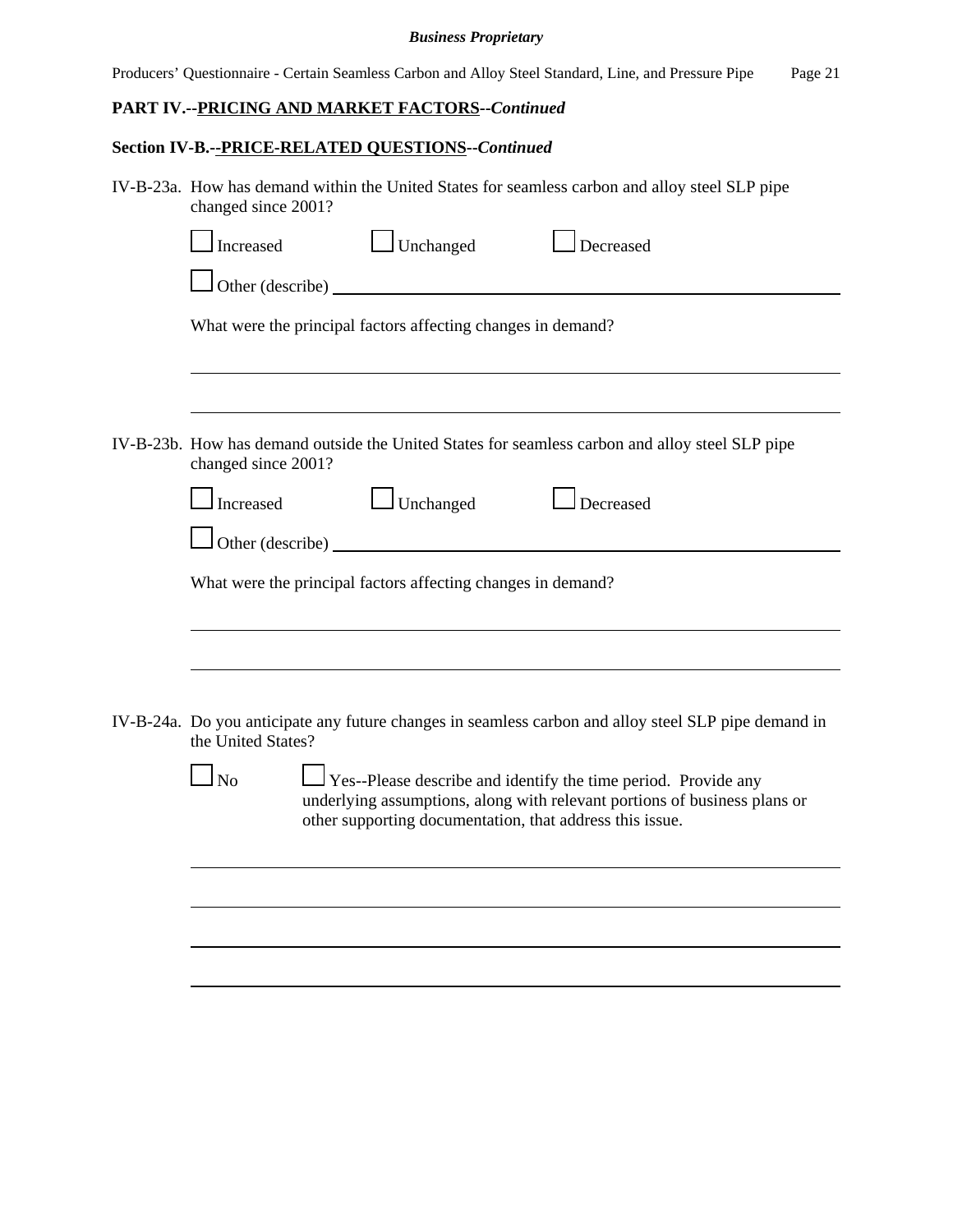Producers' Questionnaire - Certain Seamless Carbon and Alloy Steel Standard, Line, and Pressure Pipe Page 22

## **PART IV.--PRICING AND MARKET FACTORS--***Continued*

## **Section IV-B.--PRICE-RELATED QUESTIONS--***Continued*

IV-B-24b. Do you anticipate any future changes in seamless carbon and alloy steel SLP pipe demand in the rest of the world (i.e., other than the United States)?

 $\Box$  Yes--Please describe and identify the time period. Provide any underlying assumptions, along with relevant portions of business plans or other supporting documentation, that address this issue.

IV-B-25. Please compare market prices of seamless carbon and alloy steel SLP pipe in U.S. and non-U.S. markets, if known. Provide specific information as to time periods and regions for any price comparisons.

- IV-B-26. Please provide as a separate attachment to this request any studies, surveys, etc. that you are aware of that quantify and/or otherwise discuss seamless carbon and alloy steel SLP pipe supply (including production capacity and capacity utilization) and demand in (1) the United States, (2) each of the other major producing/consuming countries, including the Argentina, Brazil, and Germany, and (3) the world as a whole. Of particular interest is such data from 2001 to the present and forecasts for the future.
- IV-B-27. Are your exports of seamless carbon and alloy steel SLP pipe subject to any tariff or non-tariff barriers to trade in other countries?

|--|--|

 $\Box$  Yes--Please list the countries and describe any such barriers and any significant changes in such barriers that have occurred since 2001, or that are expected to occur in the future.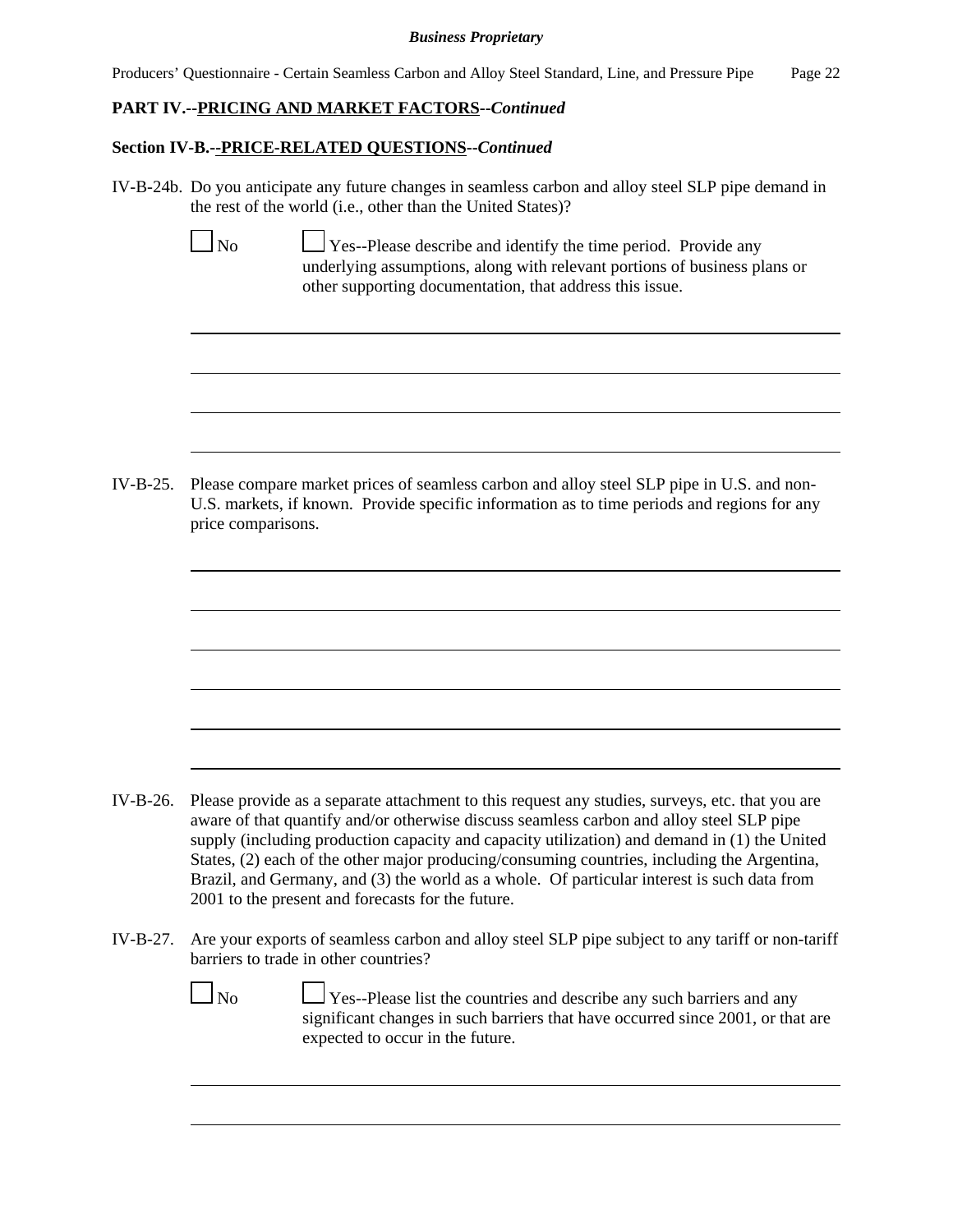# **PART IV.--PRICING AND MARKET FACTORS--***Continued*

## **Section IV-B.-- PRICE-RELATED QUESTIONS--***Continued*

IV-B-28. Is seamless carbon and alloy steel SLP pipe produced in the United States and in other countries interchangeable (i.e., can they physically be used in the same applications)? Please indicate below, using "A" to indicate that the products from a specified country-pair are *always* interchangeable, "F" to indicate that the products are *frequently* interchangeable,"S" to indicate that the products are *sometimes* interchangeable,"N" to indicate that the products are *never* interchangeable, and "0" to indicate *no familiarity* with products from a specified country-pair.<sup>1</sup>

| Country-pair         | <b>United States</b> | Argentina | <b>Brazil</b> | Germany | Other<br>countries |
|----------------------|----------------------|-----------|---------------|---------|--------------------|
| <b>United States</b> |                      |           |               |         |                    |
| Argentina            |                      |           |               |         |                    |
| <b>Brazil</b>        |                      |           |               |         |                    |
| Germany              |                      |           |               |         |                    |

 1 For any country-pair producing seamless carbon and alloy steel SLP pipe which is *sometimes or never* interchangeable, please explain the factors that limit or preclude interchangeable use: